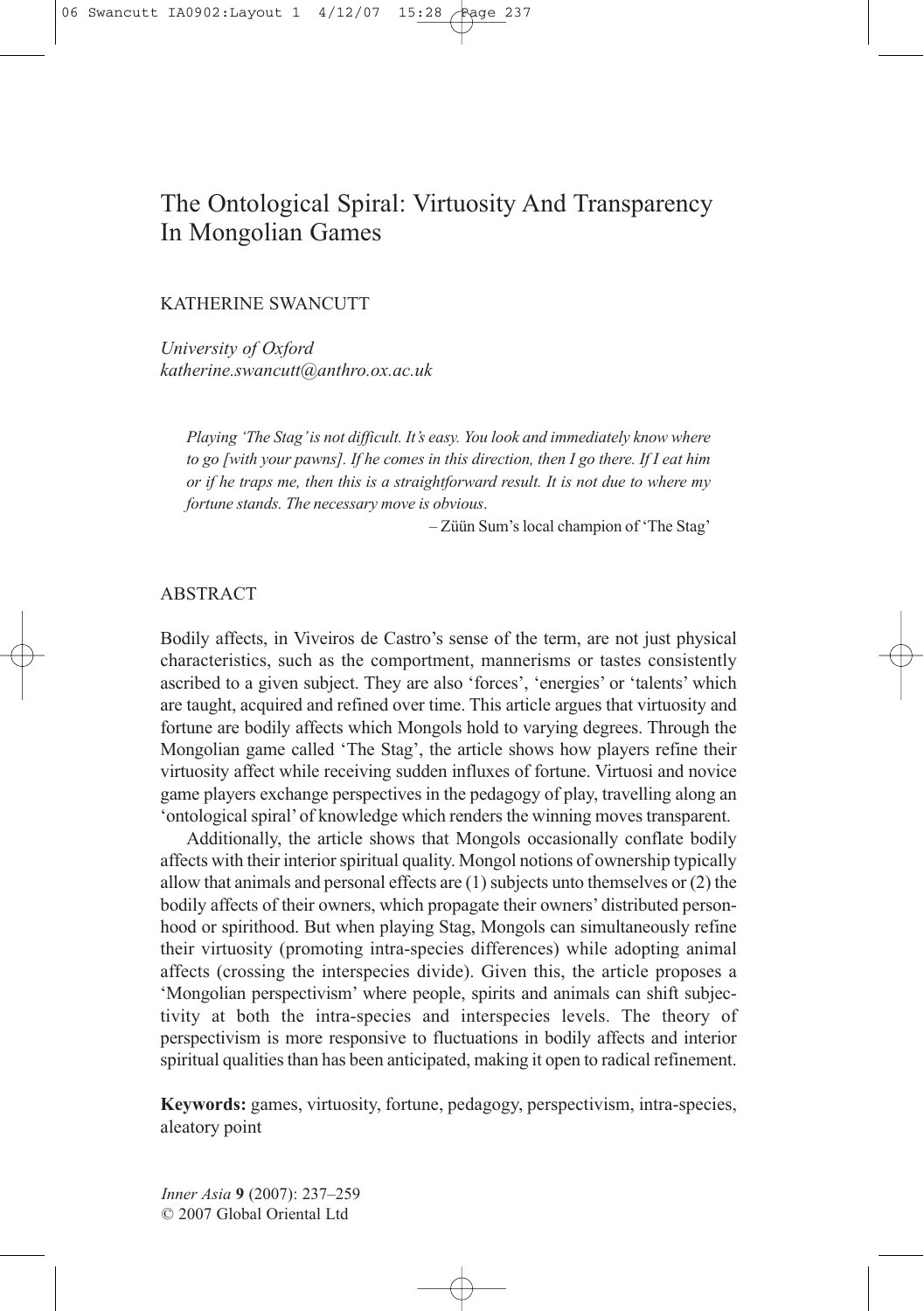# VIRTUOSITY AS AN AFFECT

There is good reason why Viveiros de Castro's theory of perspectivism has been consistently demonstrated through the virtuoso's point of view. Only virtuosi, such as shamans, great hunters, game champions or performing artists have the trained ability to readily manoeuvre between different viewpoints or 'perspectives' (Viveiros de Castro 1998: 471–2, see also 483 and 2004: 468–9). Viveiros de Castro has ascribed a highly specific mode of being to his notion of perspectivism, which arises from a basic discrepancy. All 'subjects' (usually defined as humans, spirits and animals) share the same 'interior spiritual quality', such as a soul (Pedersen 2001: 414). But different kinds of subjects – such as a person and a jaguar – have different bodily 'affects', that is, different physical builds, comportment, mannerisms, senses, forces, energies, etc. which may be characterised as exterior 'clothing' (Viveiros de Castro 1998: 482, 1998a: 4, 2004: 474–5). Every subject's point of view, or perspective, is part of an overall totality of the self, comprised of an interior spiritual quality (shared by all subjects) and a 'bundle of affects and capacities' (specific to different kinds of subjects; Viveiros de Castro 1998: 478). When two different subjects meet, their shared spiritual quality makesit possible for one of them to identify with the other, and thus adopt his or her perspective. Changes in perspective are total, taking place at the level of interior spiritual quality and bodily affects. Shifting perspectives, then, means adopting the other's complete selfhood.

Such a dramatic shift in perspective is not common. As Viveiros de Castro points out in a well-known passage: 'Typically, in normal conditions, humans see humans as humans, animals as animals and spirits (if they see them) as spirits...' (1998: 470). Different subjects often simply take note of one another's presence, without interacting on a close enough level to make possible a shift in perspective. To give some present-day examples, Buryat Mongol shamans may divine without the assistance of the spirits, simply reading their implements without taking on the spirit's perspective (Swancutt 2006: 339–46). Or Amazonian hunters may come into close range for a kill, without paying any heed to the dangers of adopting their prey's perspective, so that 'they just shoot it dead, [considering that] it's just a damn jaguar' (Hugh-Jones 2004). Changes in perspective do not happen automatically, just because subjects with different perspectives happen to meet. More substantial interaction is necessary. A change of perspective arises where different subjects, through their interaction, find that one party's perspective was powerful enough to have overwhelmed the other. For instance, when a Buryat Mongol shaman invokes his ancestral spirits to travel from the heavensto his home, contact with those spirits may be overwhelming to the shaman. The shaman may be possessed by a particular spirit before the invocations are complete, donning that spirit's affects and perspective, including the spirit's biography, level of virtuosity, movements, mannerisms, cravings and outlook on the human world as a 'thing of air' (*khii yüm*) which resides in the heavens (*tenger*). Since changes in perspective occur where subjects share the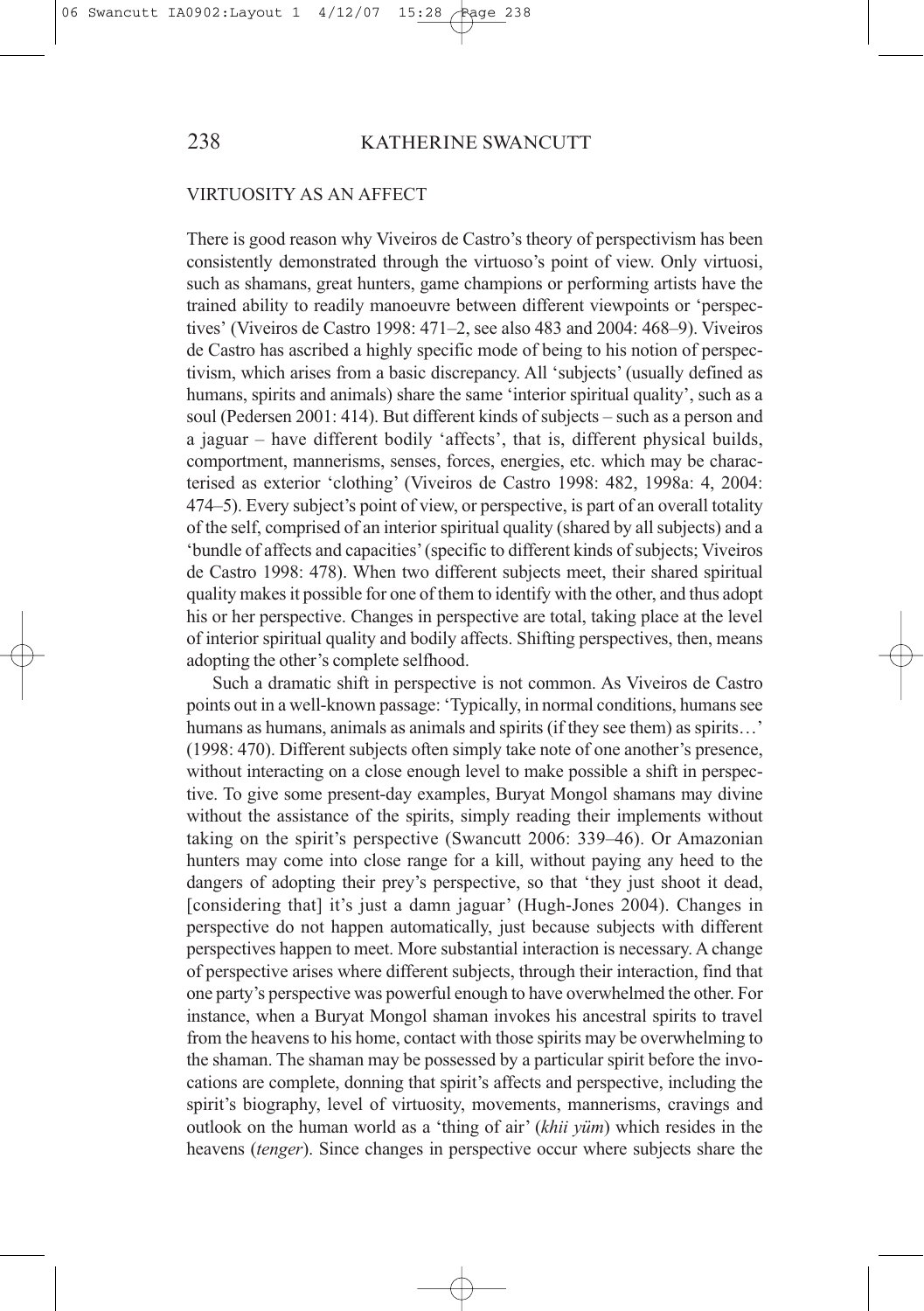same interior spiritual quality (both Buryat shamans and spirits have souls), this shift in perspective can be traced to a difference in bodily affects. As these two subjects' viewpoints 'reverberate' off of each other, the spirit's bodily affects overwhelm the shaman's affects and both parties come to hold the same viewpoint. Accordingly, subjects never impose their perspectives, single-handedly, onto the world around them. Contrasting Western naturalism with Amazonian perspectivism, Viveiros de Castro sums up how, in perspectivism, the point of view creates the subject:

Whilst our constructionist epistemology can be summed up in the Saussurean formula: *the point of view creates the object* – the subject being the original, fixed condition whence the point of view originates – Amerindian ontological perspectivism proceeds along the lines that the *point of view creates the subject*; whatever is activated or 'agented'by the point of view will be a subject (1998: 476–7).

Shifts in perspective often arise in response to hostility or as unwitting reactions to, say, the fright an Amazonian has when coming across an animal in the forest and failing to recognise whether his, or the animal's, affects are properly his own (Viveiros de Castro 1998: 481). Perspectival shifts can potentially trigger an irreversible metamorphosis. Siberian hunters thus keep dangerous perspectives at a distance, oscillating between their own viewpoint and that of the prey animal (Willerslev 2004: 630, see also 639–47). But whether considered in terms of donning, deflecting or oscillating between viewpoints, perspectivism hinges upon the idea that virtuosi, such as shamans, increasingly gain skill in handling different viewpoints (even if that virtuosity is aided by hallucinogenic drugs). Virtuosity in any given practice qualifies as a bodily affect: it arises from a trained, internalised skill that is both physical-habitual and accessible to reflection in the mind (see the discussion of pedagogy below). I use the terms 'virtuosity' and 'virtuoso' in a general sense, including within their remit any selfhood produced through elite training (e.g. a Mongol game champion, shamanic ancestral spirit or racehorse). This notion of virtuosity is not incompatible with the view that perspectivism can be more than 'an abstract model', providing an explanatory basis for 'real experiences of people in a life world' (Willerslev 2004: 630). For as this article shows, players continually shift perspectives in the Mongol game called 'Stag', as part of the lifelong process of refining their 'virtuosity affect'.

#### RECIPROCAL TRAINING: THE VIRTUOSO AND THE NOVICE

Let us begin with an outline of the pedagogical relationship between virtuosi and novices – which, as we will see, is reciprocal – and link this to perspectivism. The virtuoso-novice relation was apparent throughout one month's fieldwork (September-October 2005) that I carried out among Deed Mongols in the district of Züün Sum (Chinese: Zongjia), Qinghai Province, north-west China. <sup>1</sup> Virtuosi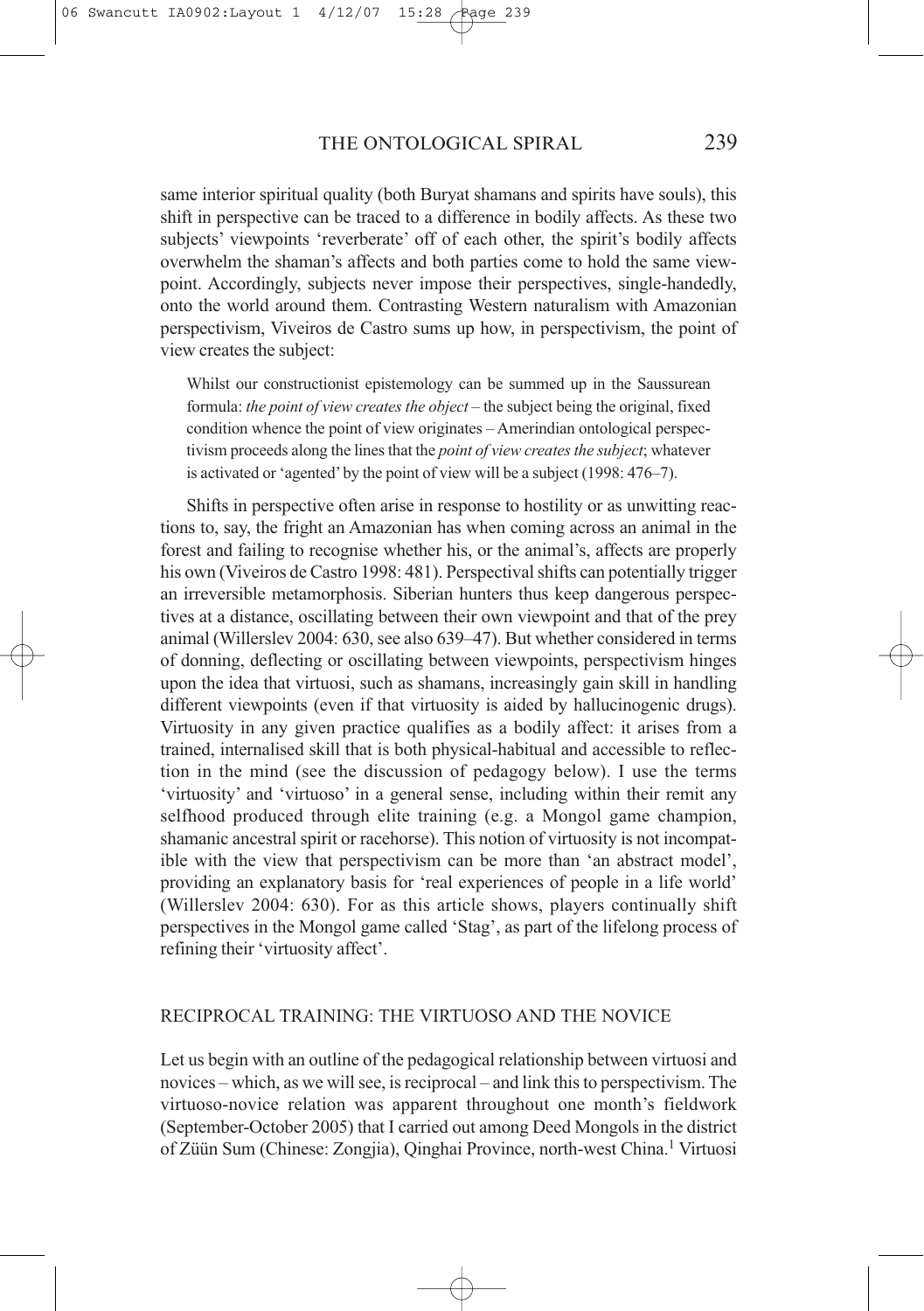of any discipline in Züün Sum start out as novices, being introduced to a given craft by kin, mentors or peers atschool, asis commonly the case with the game of Stag. Players often acquire skill by imitating other players, attempting to internalise their skills and viewpoints. At a later stage, players may also train themselves through self-imposed corrections, made in light of what they have learned to regard as the virtuosic perspective. Just as learning a skill requires ongoing effort from the novice (who must keep practising to acquire, refine and later maintain the virtuoso's perspective), the virtuoso must take on the comparatively narrow perspective of the novice to teach effectively. How else can the virtuoso perceive the stumbling blocks to the novice's learning and, aware of those faults, teach his or her pupil to overcome them?

Both the process of learning virtuosity as a novice and the virtuoso's efforts at backtracking to the novice's perspective are difficult. Neither player can stop short with mere self-reflection or guesswork if they are to teach and acquire skill. Pedagogy requires actual shifts of perspective between virtuoso and novice, through the mode of collaborative instruction which we call 'apprenticeship'. Deed Mongols say that games are played in the effort to train one's mind (*ukhaa n' zaakh*), including through the instruction of mentors. When virtuosi and novices work together – as in the game of Stag where training takes place through competitive play – their points of view collide. This collision of viewpoints can cause either the virtuoso or novice to be taken over by the other's perspective. Indeed, Deed Mongols say that people play games to learn the art of war (*dain*), where actual collisions arise between opponents and their viewpoints.

Each shift of perspective moves players along what I call an 'ontological spiral' of pedagogy, through which players accumulate knowledge, such that virtuosic manoeuvres becomes increasingly transparent (Figure 1). This is not to say that the virtuoso permanently reverts to the lower level of knowledge he had when he was a novice. Nor does the novice become a virtuoso by momentarily swapping perspectives with him. The pedagogical swapping of perspectives is only temporary, such that both parties return more-or-less to their respective states of being, with only incremental changes to the knowledge and affects that these entail. However, each instance of swapping perspectives does help players broaden their awareness of the different vantage-points from which winning moves are made. Eventually, this shifting of perspectives leads players to significantly refine their virtuosity affect and reach a new ontological 'endpoint'in their personhood (they obtain a higher level of virtuosity, which is maintainable through training). Like the return of the mother's brother in the Melanesian ritual of Naven – famous in anthropology because it demonstrates that shifts in perspective bring about long-term changes in personhood – Mongol virtuosi and novices take on different pedagogical roles to obtain different states of subjectivity (Bateson 1936: 74–85). 2

I use the term 'pedagogy' in a general sense (not just referring to explicit instruction in the classroom or didactic settings), as when we consider that even two chess virtuosi 'learn from each other'through informal practice and champi-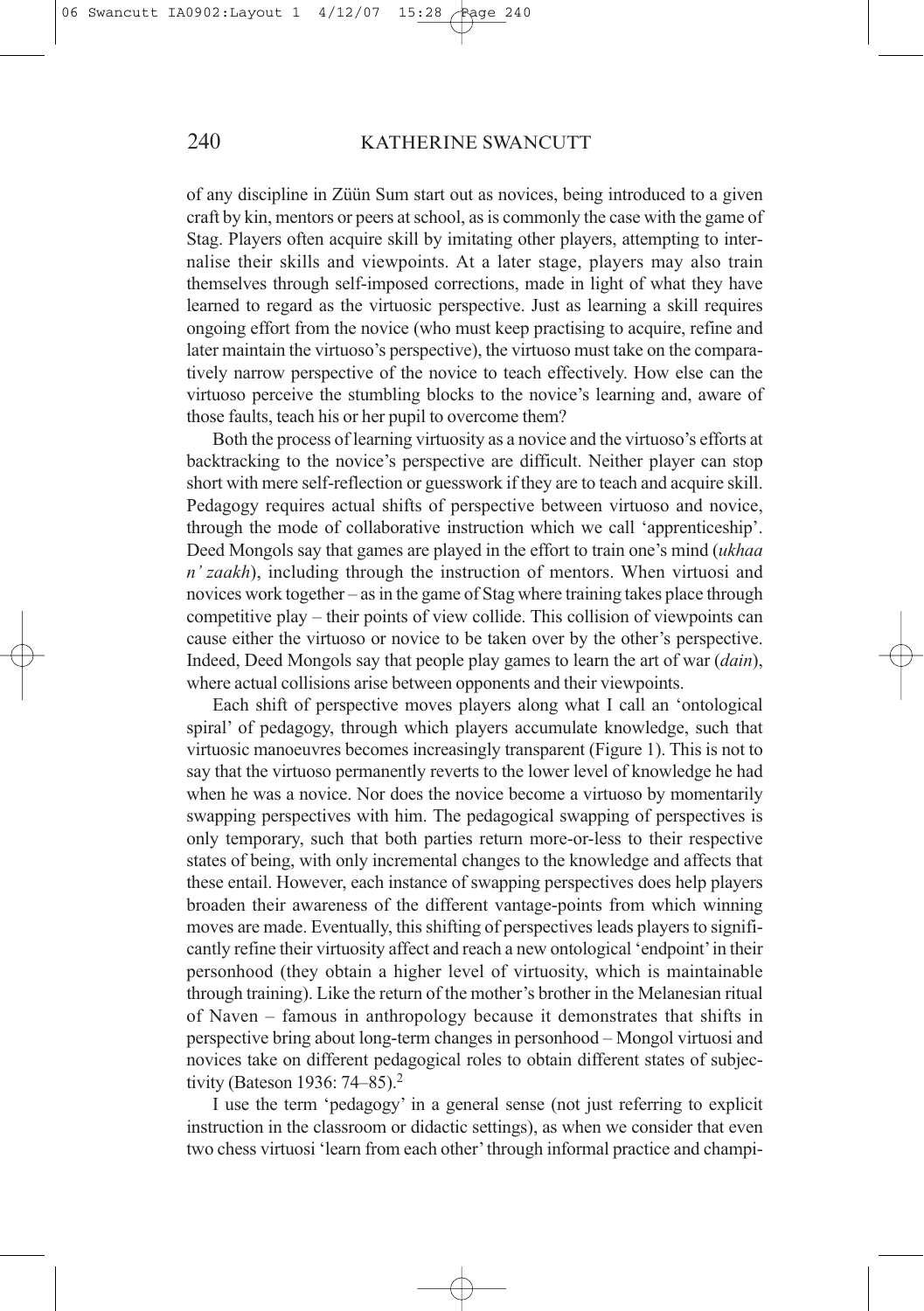

FIGURE 1. The ontological spiral through which game players refine their virtuosity affect.

onship matches alike. Pedagogy is a useful concept to my argument because it shows that (1) learning a skill instils different degrees of virtuosity in people and (2) bodily affects can change over time. Different kinds of people are created through different degrees of virtuosity. Even an accomplished chess player is not the same as a chess virtuoso. Both players share the same interior spiritual quality (e.g. a soul and an understanding of chess), but these players have different affects since the winning moves are more transparent to the virtuoso than the accomplished player. Of course, accomplished players may become virtuosi with continued practice, but this actually underscores my point that virtuosi and nonvirtuosi are different kinds of people (making for an 'intra-species' difference).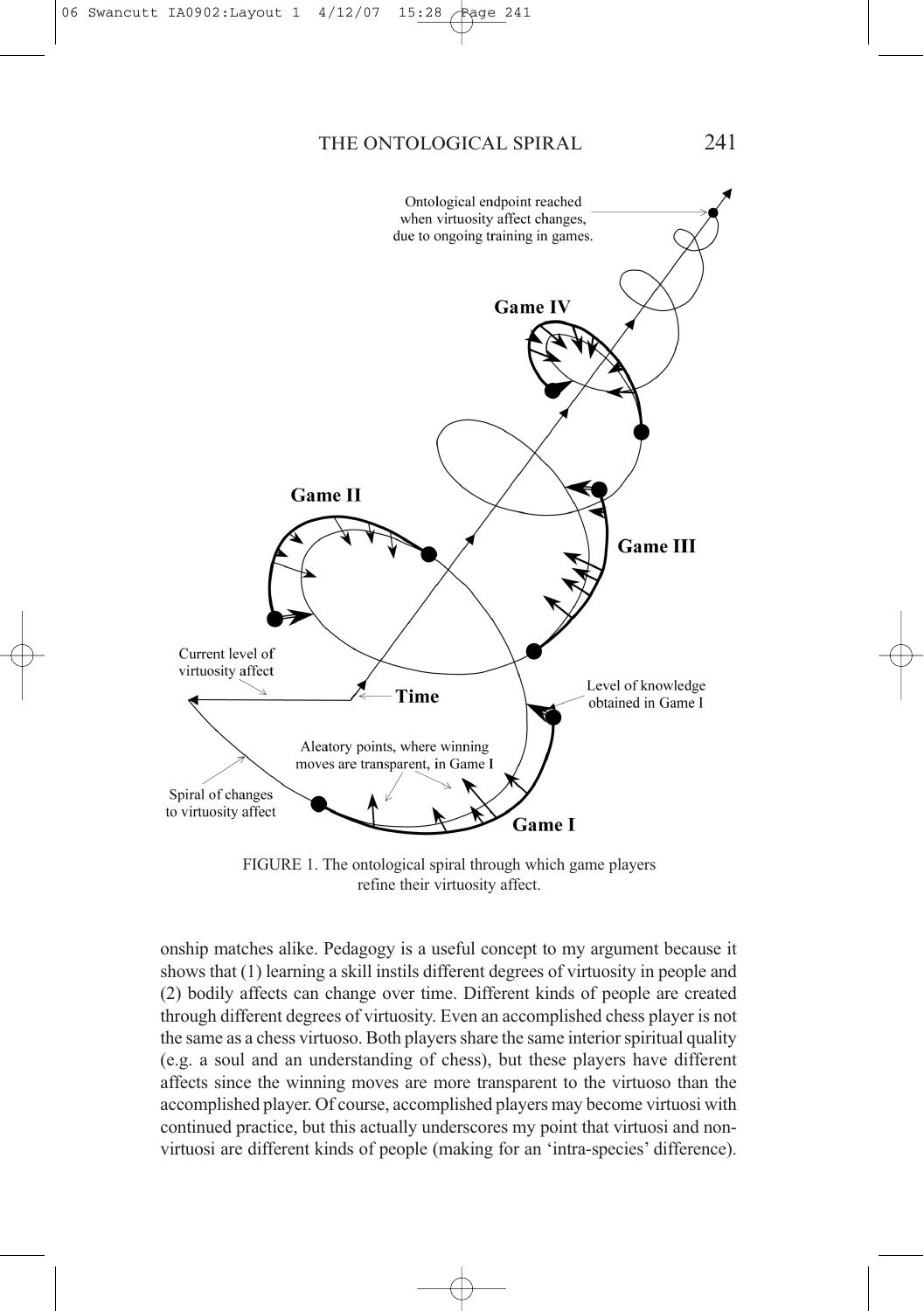Only the greatest virtuosi, through years of learning gaming moves, may naturally perceive the world as, say, a chessboard, across which everything moves like chess pieces. Consider Nabokov's protégé, whose chess-ridden perspective eventually drives him to suicide in *The Luzhin Defense*:

That day Luzhin junior was in low spirits. All the games in the old magazine had been studied, all the problems solved, and he was forced to play with himself, but this ended inevitably in an exchange of all the pieces and a dull draw. And it was unbearably hot. The veranda cast a black triangular shadow on the bright sand. The avenue was paved with sunflecks, and these spots, if you slitted your eyes, took on the aspect of regular light and dark squares. An intense latticelike shadow lay flat beneath a garden bench. The urns that stood on stone pedestals at the four corners of the terrace threatened one another across their diagonals. Swallows soared: their flight recalled the motion of scissors swiftly cutting out some design (2000 [1964]: 59–60).

Virtuosity is, then, like any other bodily affect: it is a building-block within, or a fundamental component of, a person's perspective.According to Viveiros de Castro's idea that the point of view makes the subject, no person can wilfully put his own affects, let alone his perspective, at a distance from himself. Thus, like all game players, the character Luzhin cannot separate his virtuosity from himself. If a chess protégée generates fictitious players in his own mind, he will find those players to be unworthy opponents who cannot present any unexpected moves. Fictitious opponents created in an ideal game of the mind only play our own perspectives back on ourselves, leading to Luzhin's dull draw. To play against a different perspective, a person must engage in actual play with a different subject, coming into contact with that subject's point of view and bundle of affects. Those affects may belong to a computer with an all-too-predictable program, but because the computer is a different subject, it will generate a perspective different to one's own.

# INTRA-SPECIES VARIATION

This section presents Mongol notions about interior spiritual qualities and bodily affects – especially virtuosity and fortune (*khiimor'*) – which are fundamental to Mongol games and commonly give rise to intra-species perspectivism. Viveiros de Castro has shown that Amazonians also recognise intra-species differences, since Amazonian shamans use their shamanic virtuosity to take on animal and spirit perspectives, whereas ordinary people only shift perspectives accidentally (1998: 472, see also 483). More generally, Amazonian people and other beings also have varying degrees of bodily affects:

[p]ersonhood and 'perspectivity' – the capacity to occupy a point of view – is then a question of degree and/or context […] rather than an absolute, diacritical property of some species and not of others. Some non-human beings evince this attribute in a more consequential manner than others; as a matter of fact, many of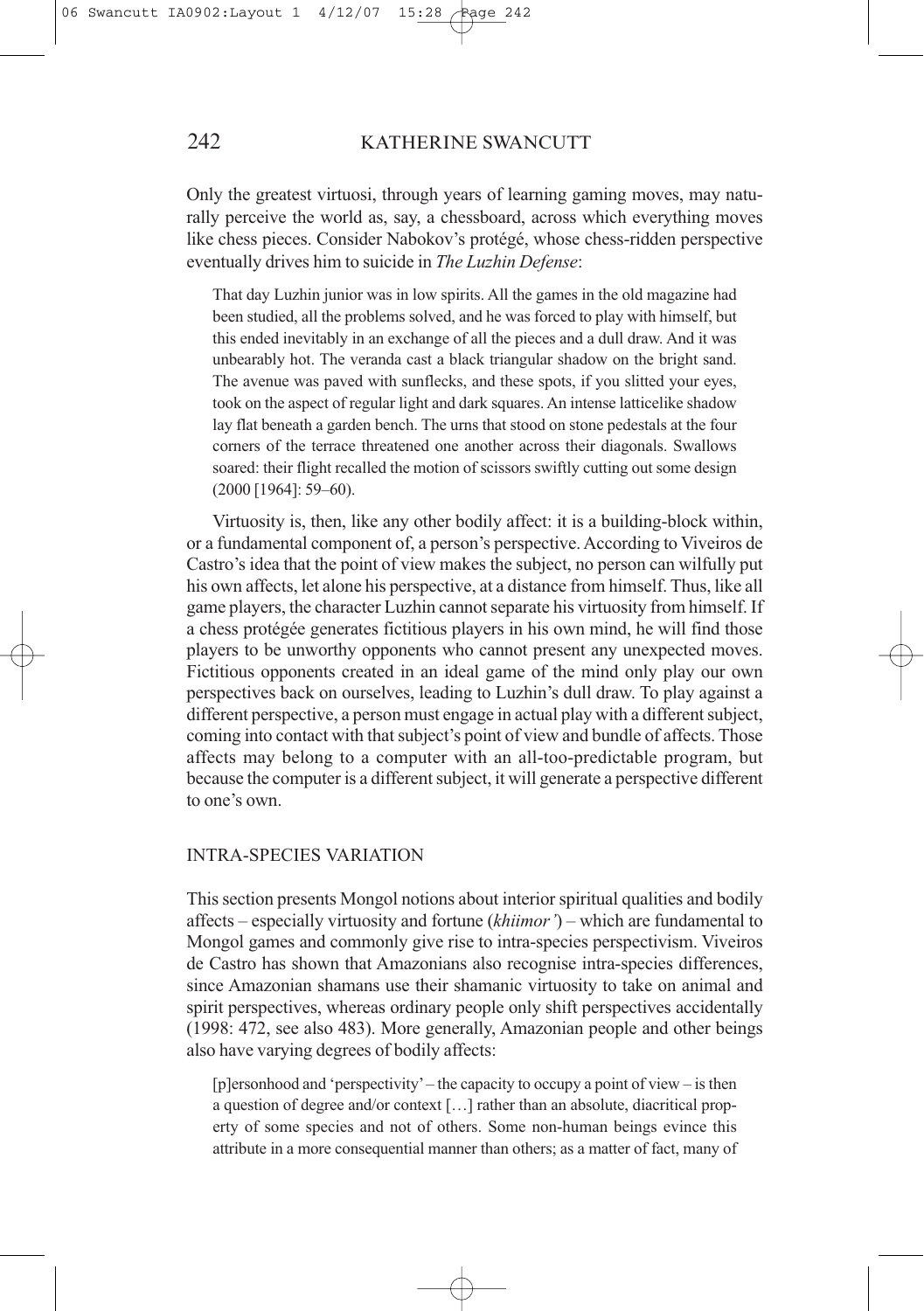them have powers of agency far superior to humans and in this sense are 'more persons'than the latter (1998a: 9).

Intra-species differences are, however, more pronounced among Mongols. Unlike Amazonians, Mongols do not consider that all 'animals have a human, sociocultural inner aspect that is "disguised" by an ostensibly bestial bodily form'(Viveiros de Castro 2004: 465). Nor do Mongols attribute all animals with culture (e.g. kinship, organised residence, etiquette, rituals). Due to their imperial past (Pedersen 2001: 411), Mongols relate to their fellow humans, animals and the spirits in a comparatively more hierarchical way than do the Amazonian forest groups described by Viveiros de Castro. A link can thus be drawn between Mongol hierarchy, specialised training (e.g. to become shamans or game players) and a markedly uneven distribution of bodily affects at the intra-species level. For example, Mongol laypersons are separated from shamans, who use their virtuosity affect to adopt the perspectives of human ancestral spirits (*ongon orokh*; Pedersen 2007: 158–9; Hamayon 1996: 81–5; Mikhailov 1987: 9–32; Galdanova 1987: 65–7), while Daur Mongol shamans take on the perspectives of both human and animal spirits (Humphrey with Onon 1996: 185–93). Hierarchies also pervade the Buryat shamanic spirit world, since the spirits obtain different levels of virtuosity during their lifetimes (Swancutt 2006: 346–7). Buryat shamanic training is sometimes even carried out after death, in the spirit world.

Pedersen regards Buryat spirit possession as an example of '*inter*-human perspectivism (humans becoming other humans)'specific to the 'Southern North Asian' region (2001: 421). He points out that Buryat spirits – who are the spirits of deceased shamans – were human when alive and retained this human interior spiritual quality after death (2001: 423). But Buryats consider that at death, shamans become distinctly non-human, when changing at the level of bodily affects into 'things of air' (*khii yüm*). Generally, Buryat spirits reside in the shamanic afterlife world and only don human affects when possessing shamans. Thus, Buryat spirit possession is actually a kind of interspecies perspectivism (shamans adopt the perspectives of spirits who share their interior spiritual quality but differ in bodily affects). Still, Pedersen'sidea of inter-human perspectivism tallies with the broader argument I make about intra-species perspectivism, where virtuosic training produces different kinds of Mongol spirits (high-ranking shamanic spirits vs. ordinary shamanic spirits), humans (virtuosic game players vs. novices) or animals(racehorses vs. ordinary horses).

Any Mongol, layperson or shaman, may shift perspective at the intra-species level, becoming a different type of person when losing or recovering their souls (*süns*) orspirits(*sürsüld*). Souls and spirits qualify as both bodily affects – influencing health, happiness and well-being – and they are also elements of a Mongol's interior spiritual quality (Swancutt in press and 2003; Højer 2004; Pedersen & Højer forthcoming). Mongols also undergo perspectival shifts when viewing photographic 'montages'in their own and other people's homes, which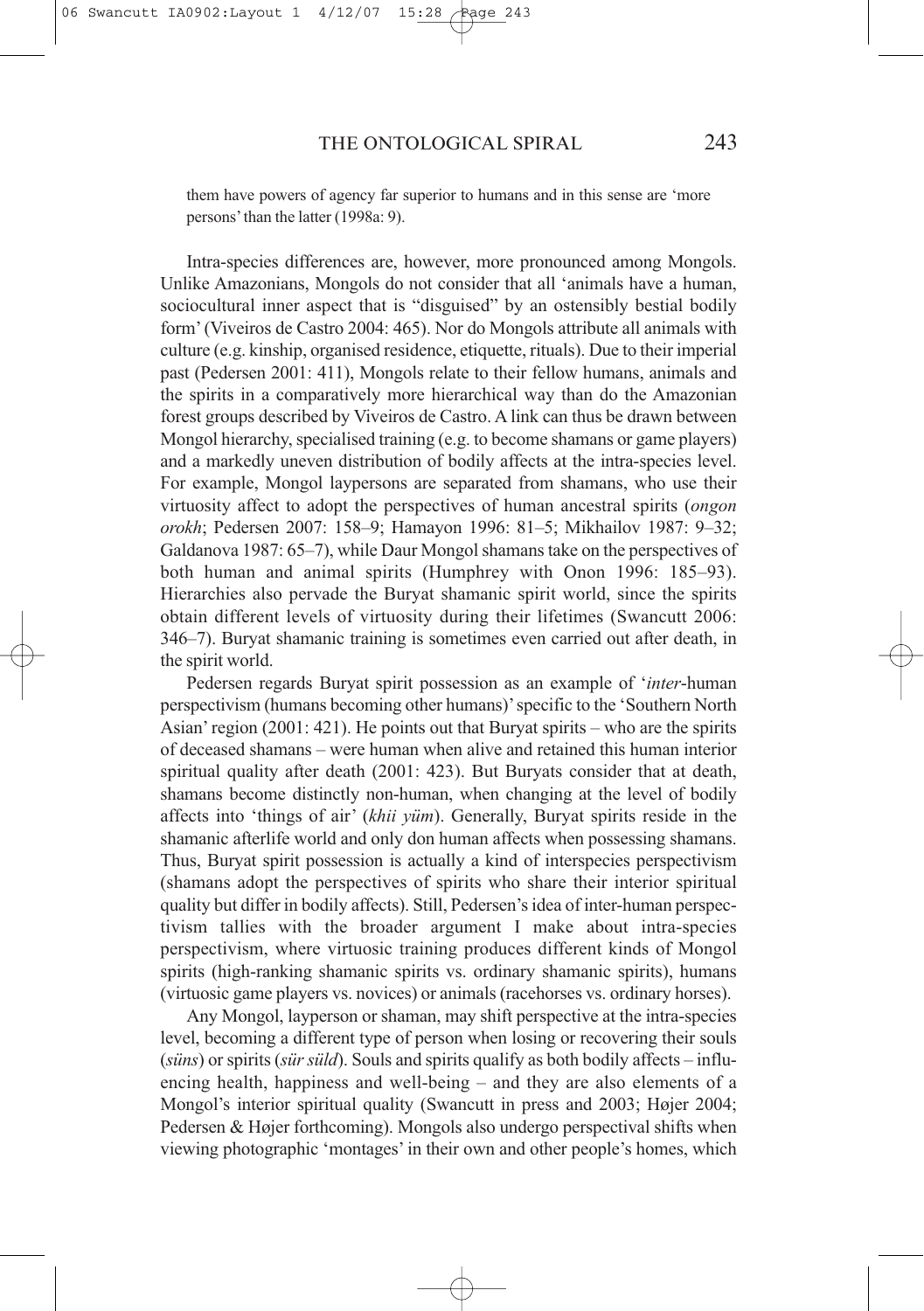exhibit different levels of kin relatedness, and thus, different kinds of personhood (Empson 2007: 129–34). Finally, Mongols become different kinds of people when their bodily affect of 'fortune' fluctuates. The term fortune has been ascribed to the Mongol notion of *khiimor'*, a Buddhist-influenced idea of fortune derived from the Tibetan *rlung-rta* (Swancutt in press and 2006a: 75–6, see also 82). Fortune has also been used as a gloss for *khishig*, which propagates people and livestock among Buryats, who also have *khiimor'* (Empson 2007: 113–7,see also 127–8). In my view, *khiimor'* and *khishig* are both bodily affects. However in this article, I focus on the link between *khiimor'* and games.

At the level of popular religion, present-day Mongols consider that Buddhist deities and/or shamanic spirits elevate the fortune (*khiimor'*) of any given person (male or female) at their own discretion. Like the Tibetan notion of*rlung-rta*, the Mongol notion of *khiimor'*:

is transmitted asymmetrically – the deities confer it at their discretion – that is, from a human perspective, [it istransmitted] unpredictably …To invoke *rlung-rta* as the explanation for a successful outcome is to direct attention to the divine, albeit temporary, election. *Rlung-rta* suggests a relationship between the deities and humans which obviates a preoccupation with systematic hierarchical ascent (Calkowski 1993: 32).

Fortune, then may increase at the very moment when its increase is most necessary, possibly subverting hierarchy in the process. Typically, Mongols give two examples in support of this idea: (1) the case where a sudden influx of fortune prevents one person, out of a group of travellers, from being killed in an automobile accident and (2) the case where a sudden influx of fortune helps the underdog playing a game or sporting match (often a wrestling match) to beat his more skilled opponent. In the case of the car accident, the survivor was often unaware of being in just the right location to avoid death. But in games, heightened fortune allows a player to perceive what had previously been imperceptible to him – including the winning move which, ordinarily, only that player's more virtuosic opponent would have detected. This link between increased fortune and virtuosity may be due, in part, to the fact that Mongols and Siberians hold that 'jumping, dancing and wrestling are types of games which are supposed to please, entertain and delight spirits, that is, to render spirits favourable to humans', enticing those spirits to send influxes of fortune (Hamayon 1995: 5). Thus fortune and virtuosity collectively facilitate shifts in perspective which, particularly in games, overturn hierarchical relations.

In light of this, Inner Asia affords a fantastic breeding ground for what I propose to call 'Mongolian perspectivism'. This is a regionally specific model of perspectivism, applicable to any Mongol group, and drawn up for the purpose of this volume. I anticipate, however, that the ideas in this model could be applied back onto Viveiros de Castro's perspectivism, expanding his existing theory (more on this later). Pedersen has already characterised the cosmology of Inner Asian 'animism' as a 'Swiss Cheese'in which the same interior spiritual quality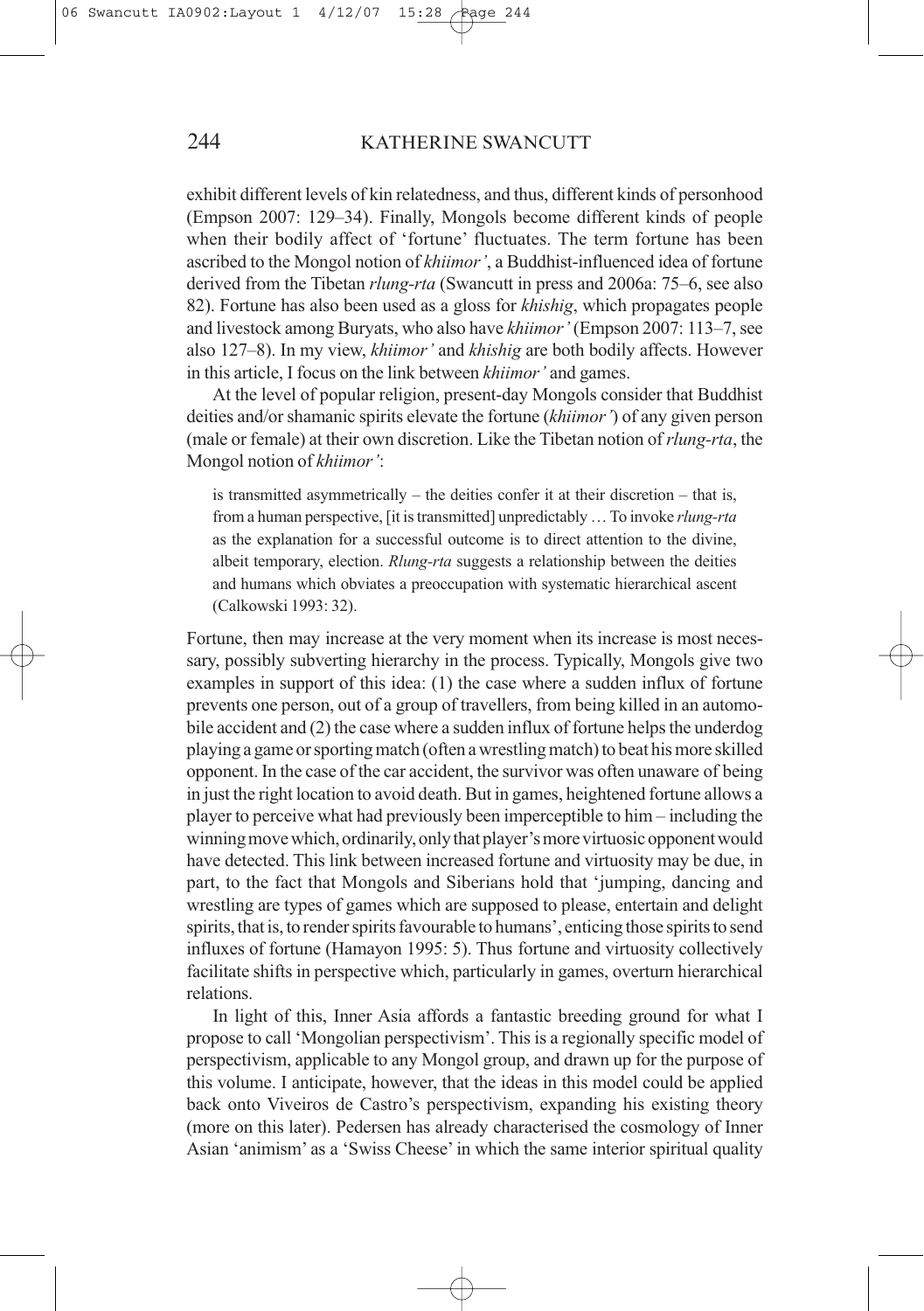is only sometimes ascribed to all subjects (2001: 415–6). Similarly, I approach perspectivism in terms of when it applies to various Mongol settings (e.g. when game players are in fortune or have the necessary virtuosity to perceive winning moves). Taking the argument further, I show that Mongols ascribe varying degrees of bodily affects to all beings (spirits, humans and animals) at the intraspecies level. Using virtuosity and fortune, Mongols may also conflate their human subjectivity with that of an animal dependant in a kind of interspecies perspectivism, to which I now turn.

#### MONGOLIAN PERSPECTIVISM

Here I present Mongolian cosmological notions about the ownership of land and animals. Mongol ownership claims are not only critical to grasping more general ideas about Mongol subjectivity. They also allow gaming virtuosi to simultaneously shift perspective at the intra-species level (adopting the virtuoso's point of view) and at the interspecies level (adopting animal affects). These points underpin my argument, developed in later sections, that Mongol game players use their virtuosity to swap perspectives with other players, don animal affects and perceive the winning moves.

A cosmological system of land tenure regulates Mongol spirit, human and animal relations. At the top of this hierarchy are nature spirits, called '*savdag*' when they dwell in mountains and '*shivdeg*' when they dwell in waters. Nature spirits are frequently lords (*ezen*) over specific ranges in the landscape and wild animals, who take the form of Buddhist deities (*burkhan*) and pre-Buddhist spirits co-opted by Buddhism (Bawden 1994). In exchange for proper sacrifices, nature spirits throughout the Inner Asian region allow people to conduct pastoral and other activities in human inhabited areas (*khünii suudag gazar*), making pastures plentiful and protecting them from natural disasters, while also allowing people to occasionally enter wild terrain (*zelüüd gazar*) and hunt wild animals (Humphrey with Onon 1996: 149–60; Sneath 2001: 237–49; Bawden 1994: 1–5; Karmay 1998: 426–35; Berounský & Slobodník 2003: 269–70; Birtalan 1998: 199–200). Along with other Buddhist deities and shamanic ancestral spirits (*ongon*), nature spirits monitor people's behaviour, punishing anyone whom they observe perpetrating unethical acts (e.g. polluting the landscape). Punishments include inflicting illnesses such as the nature spirit's poison-curse (*lusin khorlol*) or making environmental conditions difficult for pastoralism. People are thus subordinate to different kinds of spirits, who regulate landholdings and implement moral sanctions. At the same time, people are granted exclusive control over livestock and other domestic animal dependants, such as dogs.

Clear hierarchies and animal ownership claims therefore promote species divisions between Mongol humans, spirits and animals. Occasionally, though, Mongols conflate the subjectivity of people or spirits with the subjectivity of their animal dependants. For instance, Mongols allow thatspirits and people own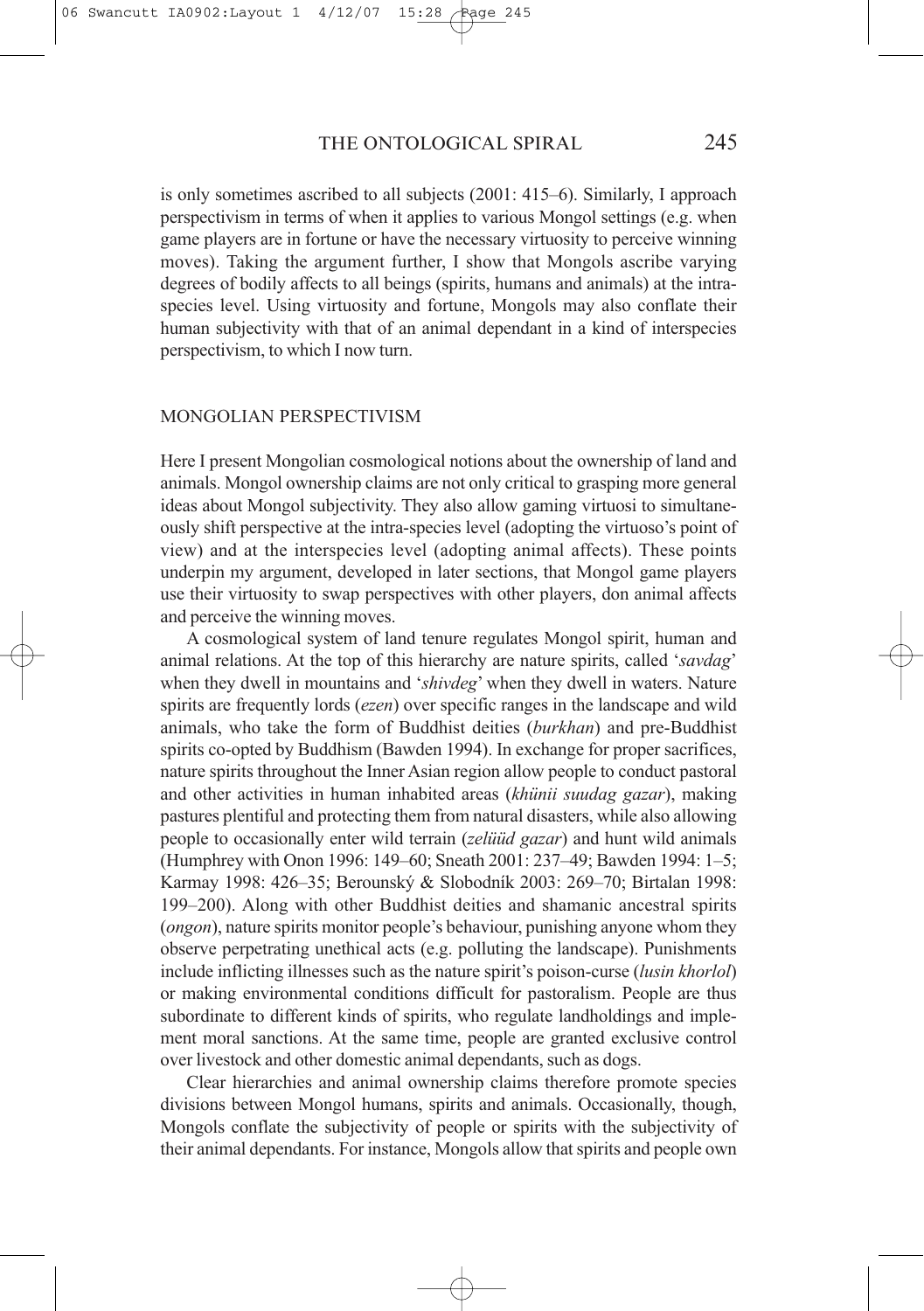animals which can simultaneously be: (1) subjects unto themselves (beings with their own affects and spiritual qualities) and (2) the bodily affects of their owners, i.e. a part of their owners' distributed personhood or 'spirithood', in the sense given by Wagner (1991), Strathern (1988) and Gell (1998). These animals may switch between assuming their own interior spiritual qualities and those of their owners, oscillating between crossing and not-crossing the inter-species divide, like Willerslev's Siberian hunters (2004: 630). Thus, Mongols sometimes find that wild animals harbour within themselves a nature spirit or 'a human (spirit) purpose … [Although] if you met a wild animal, normally it would not even occur to you if it were a spirit or not. Animals are just animals. But you might have such an idea if an animal suddenly behaved strangely and at the same time there was something wrong, if you had inexplicable illness or bad luck' (Humphrey with Onon 1996: 102). Similarly, Buryats coax domestic animals into being both sacrificial animals in shamanic ceremonies (subjects unto themselves) and human property (human bodily affects) being prepared for transference to the spirit world. Animals are not properly sacrificed unless they adopt the human purpose – and perspective – of willingly giving themselves up to the spirits. To this end, Buryats first make sacrificial animals drink from a cup filled with milk and juniper incense (drinking with a human bodily affect). Then Buryats place this cup atop the animal's back (making it use the animal affect of bearing a load), and cause the animal to walk in circles, moving clockwise, until the cup drops to the ground  $-$  a sign that the animal has agreed to be sacrificed.

The Buryat Mongols I knew in Bayandun, Dornod Province, Mongolia (see note 1 for fieldwork dates) even conflate subjectivity in the case of personal effects. Nature spirits, they said, own real wild animals, spirit-animals and spiritpersonal-effects, such as the pots and pans that a spirit uses for its own cultural life of cooking, cleaning, etc. (Swancutt 2003: 56–7; see also Swancutt in press). All of these possessions comprise elements of a nature spirit's distributed spirithood, such that Buryats consider them to be 'nature spirity' (*savdagtai*), or literally, endowed 'with nature spirit'. Like nature spirits (and shamanic spirits), both spirit-animals and spirit-personal-effects are invisible to laypersons, although they may be visible to shamans. Buryats conceive of nature spirits as riding through their domains atop their spirit-animals, with their spirit-personaleffects strapped to their saddles. <sup>3</sup> Typically, nature spirits take a human shape (male or female, old or young, beautiful or ugly), bearing with them a retinue of real and spirit-animals plus spirit-personal-effects (all of which are spirit affects), as they move through their domains. However, nature spirits occasionally lose their spirit-animals, when falling from their mounts and failing to reclaim them. And nature spirits sometimes fail to notice that one of their personal effects fell from where it had been strapped to their mount. Gradually, as spirit-animals and spirit-personal-effects go unclaimed by their owners, they metamorphose from a nature spirit's affect into an independent nature spirit. Lost spirit-animals and spirit-personal-effects do not take a human shape; they retain their outward appearance. But because they had originally been nature spirity, they also retain –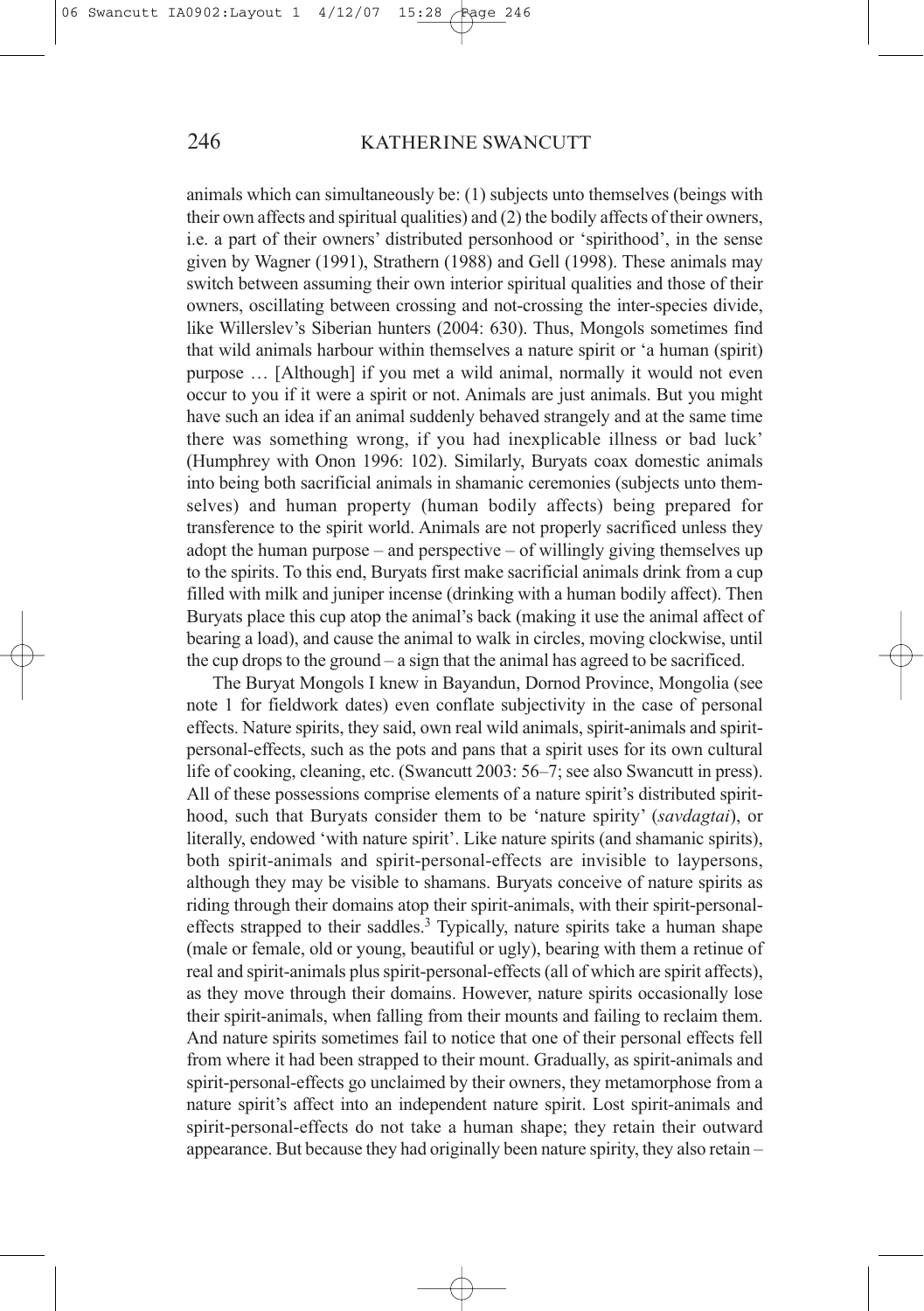at an ontological level – the subjectivity of a nature spirit (i.e. their interior spiritual quality and bodily affects continue to be nature spirity). These 'offshoot' nature spirits do not usually become lords over a given terrain, but remain less powerful than their former owners, as'novices'in the nature spirit realm.

Two modes of perspectivism are thus made possible by Mongol notions of ownership. First, the Mongol notion that animals and personal effects qualify as the bodily affects of their owners is an example of intra-species perspectivism (animals and personal effects are either human elements within their owners' distributed personhood or spirit elements within their owners' distributed spirithood). Second, the Mongol notion that animals and personal effects are subjects unto themselves, which happen to be owned by people or spirits, makes possible interspecies perspectivism (e.g. Buryat animals must be coaxed into adopting a human viewpoint before they are sacrificed). Mongols switch between these two kinds of perspectivism on the basis of their bodily affects, and not because they assume a relativistic outlook. In Stag, for instance, players shift perspective at the intra-species level when adopting the animal reflexes (or affects) of dogs, which as their animal dependants, are extensions of their personhood. Alternatively, players shift perspective at the interspecies level when acquiring the animal reflexes of deer which, as wild animals owned by nature spirits, are never properly extensions of human personhood. Players thus deploy a 'dual perspectival capacity' which, at present, distinguishes Mongolian perspectivism from Amazonian perspectivism (more on this below). To make this concrete, we will now consider how Mongols shift perspectives in the game of Stag.

# IT'S A DEER EAT DOG WORLD

'The Stag'(*Buga Jiregee*) is a Mongol game akin to draughts, or checkers, and is typically played by two opponents (see Figure 2). There are numerous variations on the layout of the game (Tömör & Altan 2002: 165–95), which is popular among Mongolsliving in China, but in Züün Sum people use a layout with thirtyfive possible positions in which a piece can land. The triangle at one end of the layout is called the rich ravine (*bayan khorgo*) and the diamond at the other end is called the poor ravine (*yaduu khorgo*), while the central rectangle is referred to as the steppe (*tal*). People in Züün Sum specifically regard the ravine as a natural channel (Chinese: *gouhe*) that has water in it and runs along the side of a steep cliff or between two mountains. Ravines may be visited by people who take their animals there to graze, but they are not inhabited by people. Instead, nature spirits in Züün Sum are imagined to reside in watery places such as ravines (as '*shivdeg*', spirits of the waters). Züün Sum's own nature spirit, whom the local monastery caretaker identified by the Buddhist name of Seteve Choijin (no one else in Züün Sum knows the god's name), lives in a small bubbling spring (*bulaga*). This spring is located atop the mountain called Tsagaan Ovoo (a thirty minute drive from the district centre), where annual sacrifices are made to the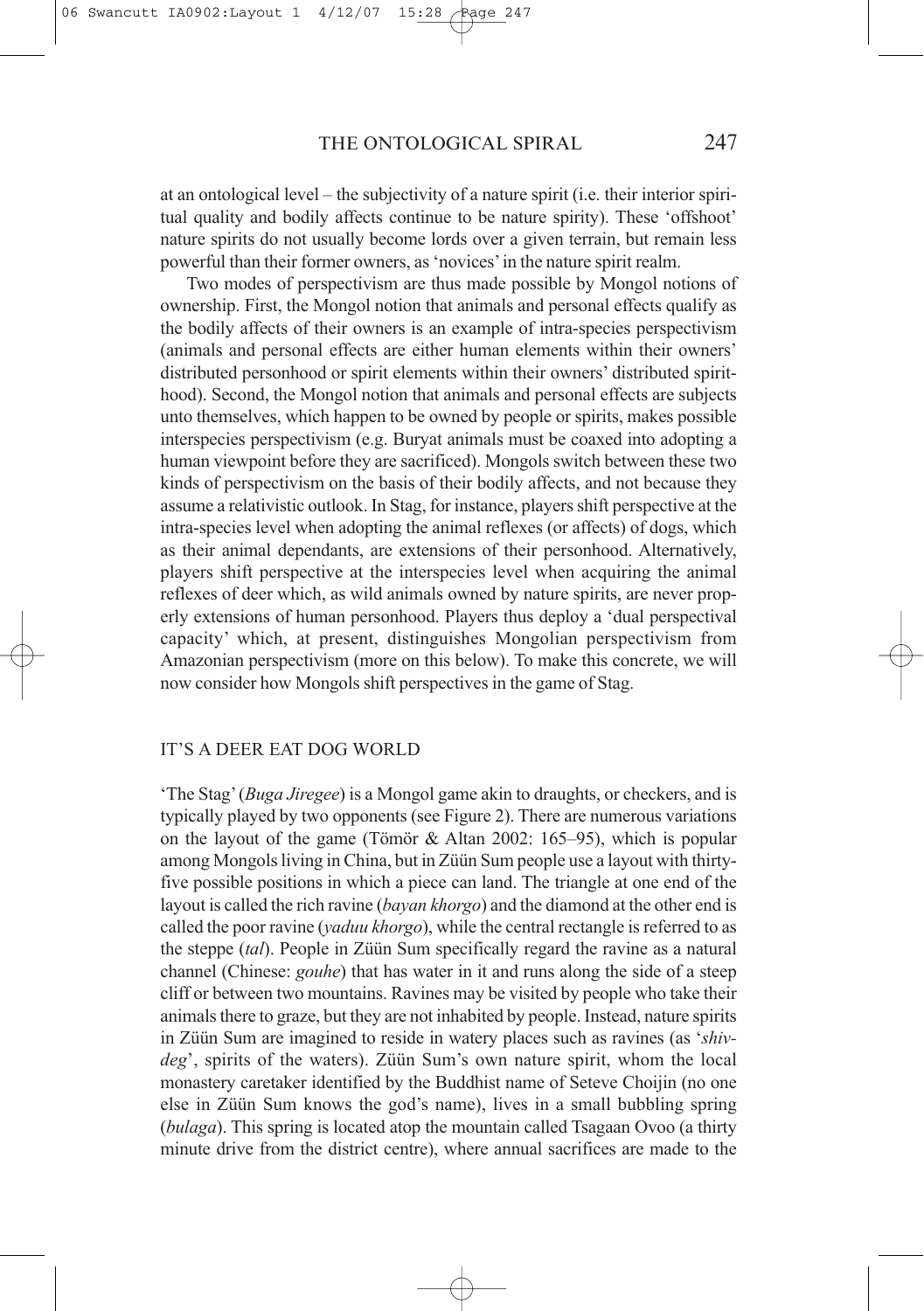spirit. By contrast, the steppe is associated with human inhabited terrain, which is regularly managed by herdsmen (*malin ezen*). Large numbers of people must make sacrifices to one nature spirit in order to use the steppelands, rendering the hierarchy between spirit and human lords disproportionately in the nature spirit's favour. In Züün Sum, for instance, there is one nature spirit, but his dominion covers a region in which roughly 3,000 people reside.

This hierarchy between nature spirits, humans and the animals they look after is reflected in the basic opposition that Stag sets up. One player assumes the role of the stag, a wild animal that can live in ravines. People in Züün Sum consider the stag to be the steed of the nature spirit or of the deity called the 'Heavenly Khan' (*tengeriin khan*) in storybook legends. They therefore attribute the stag



FIGURE 2. Initial layout for 'The Stag'.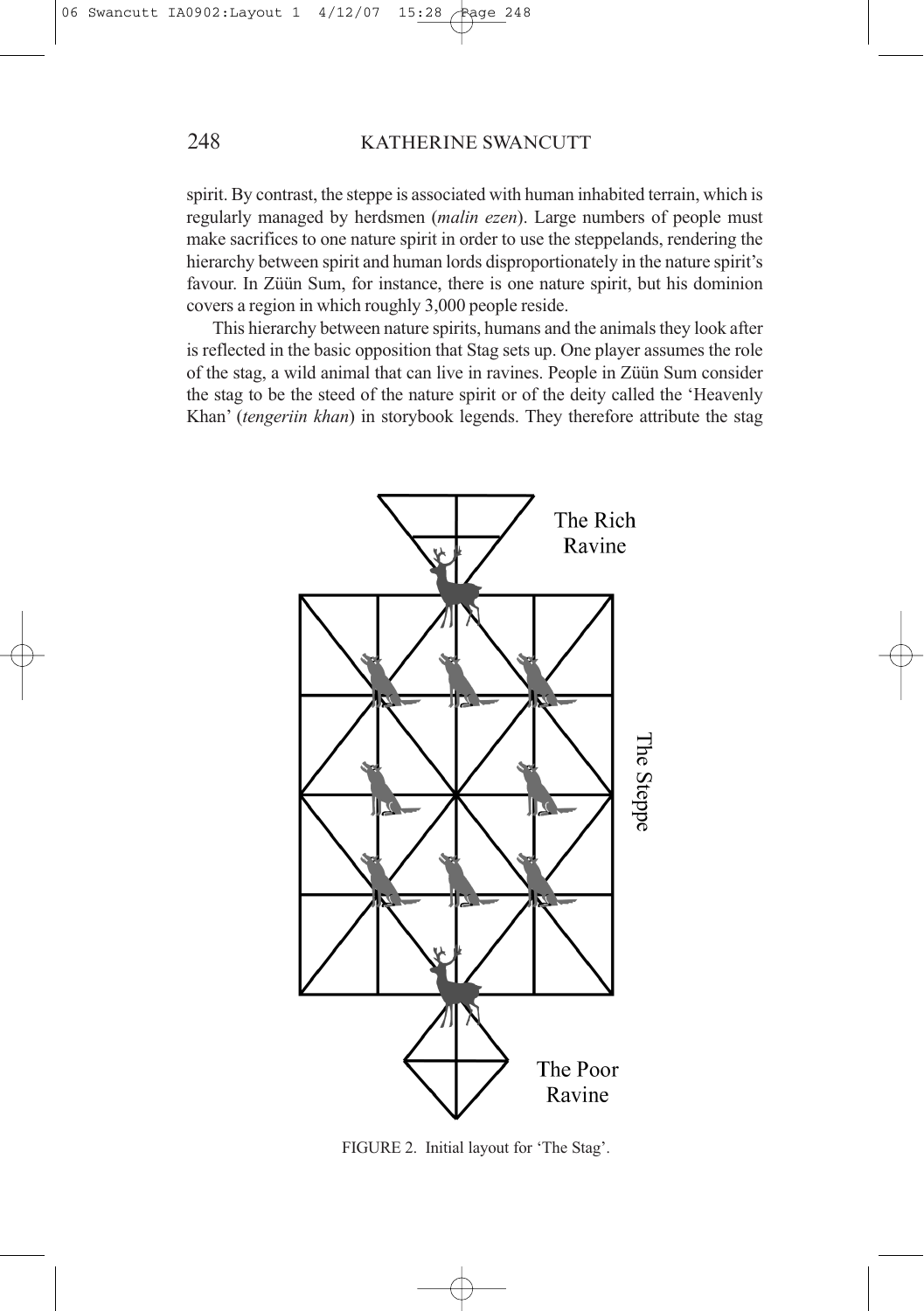with great fortune (*ikh khiimortoi*). The stag is also revered (*khündetgeltei*) for being a wild animal with antlers that have medicinal properties for the blood. Against this is the player who assumes the role of the dog, a domestic animal that watches livestock on behalf of people and which also has great fortune (albeit, less than the stag), because it is the only animal that can be reborn as a human.<sup>4</sup>

I should say that some people in the district centre of Züün Sum consider the match to be between deer and sheep (not dogs), making the spirit-wild and human-domesticated contest for grazing lands more direct. This view is consonant with how Stag is recorded in the district's locally produced book about itself where, people in Züün Sum suspect, the authors present the game according to how they imagine it to have been played by Mongols at large (Züügelii & Bayan 1997: 286–7). But herdsmen in Züün Sum's countryside hold that the game is between deer and dogs, and district centre residents usually defer to that view.

Unlike in draughts, the two players of Stag are equipped with different numbers of pawns and make use of different strategies. At no point in the game can either player opt not to move. Whoever takes on the role of the stag only has two pieces, which at the start of play are situated at the points where the ravines adjoin the steppe. This parallels the real life scenario where stags tend to be fewer in number than domesticated animals, just as there are fewer nature spirits than there are people. To compensate for their low number, the stags can 'jump' and 'eat' (*idne*), or eliminate, the dogs from play.<sup>5</sup> By contrast, whoever is the dog starts out with eight pieces on the board, and is further equipped with another sixteen pieces (for a total of twenty-four) which can be added, one move at a time, to the game. The dogs cannot jump and eliminate the deer. This reflects the real life situation where dogs have to work in droves, blocking animals, such as deer, from moving point by point within a fixed terrain (where only their masters' livestock should graze). Altogether, then, Stag presents us with a deer eat dog world, where the object of the game for the deer is to eliminate as many dogs as possible, maintaining full range of movement along the ravines and steppelands. By contrast, the dogs' aim is to trap the deer anywhere on the game's layout, holding them under their watchful guard *(khamgaalal*; see Figure 3).

Children in Züün Sum are usually around ten or twelve years old when they start to learn Stag from other children at school. Deed Mongols compare the strategic demands of the game with those found in Western chess and Mongol chess (*Mongol shatar*), which is in fact the Chinese game *Xiangqi*. Competitions at the larger Mongol national sports festivals (*naadam*) that are held in Qinghai's cities and rural districts during summertime sometimes sponsor official matches in the game. In summer 2005, Züün Sum's champion reached the third round in an official competition in the city of Golmud (Chinese: *Geermushi*). His view on the relation between games and fortune, quoted at the start of this article, demonstrates that for a champion, all gaming strategies are transparent. Indeed, the strategies are so transparent to this champion, who is a self-professed 'unreligious' person (*shaashin shütdeggüi khün*), that he denies the game would be influenced by sudden influxes of fortune. However, other players in Züün Sum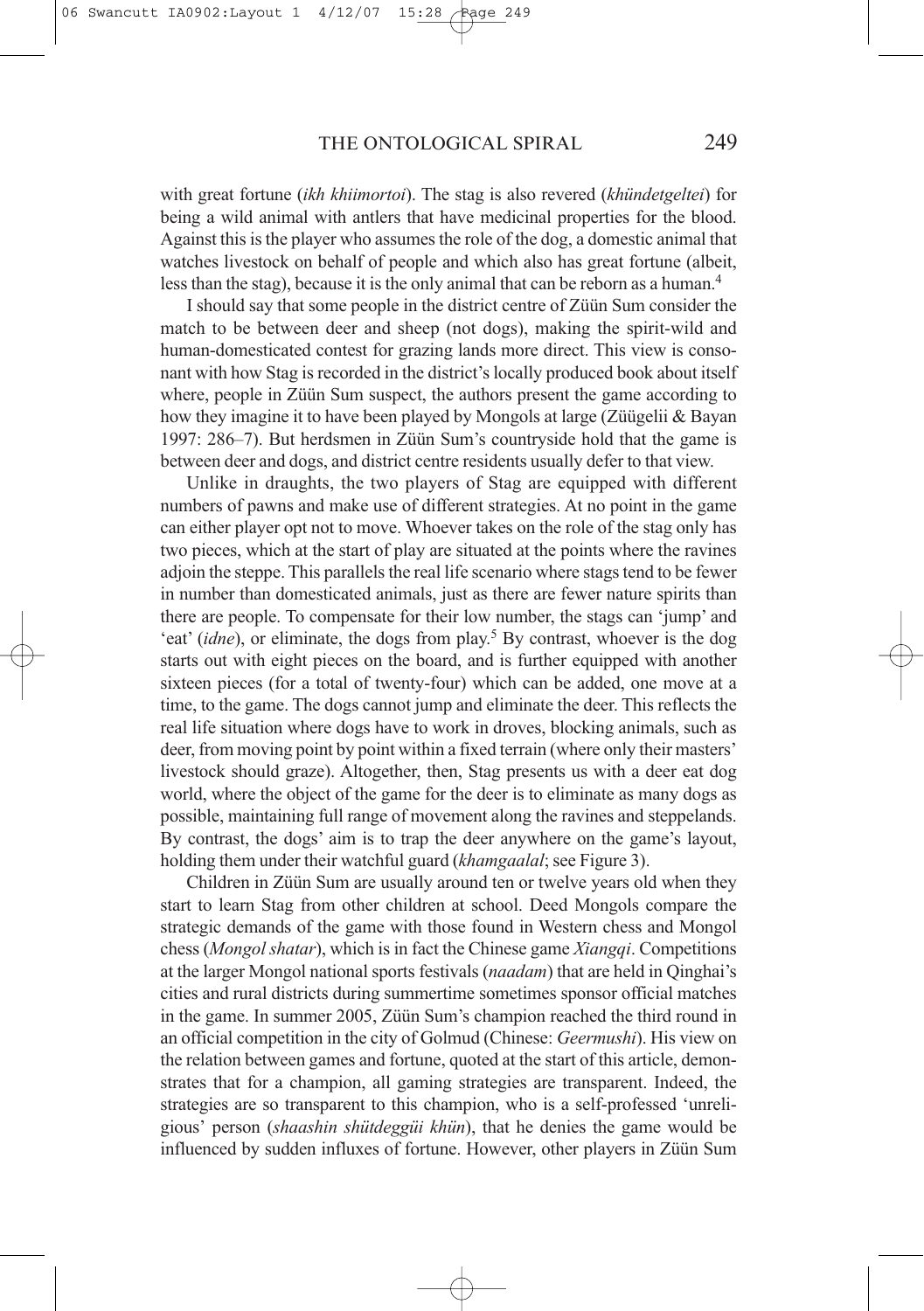

FIGURE 3. One possible game outcome, in which the stags are trapped.

who do not readily perceive the winning moves consider that influxes of fortune help underdogs to win a game.

# LEARNING TO PERCEIVE THE ALEATORY POINT

Each move in the game of Stag, like in chess, yields a new configuration of the gaming pieces. Some configurations allow players to make a winning move, or a winning series of moves. Deleuze calls these configurations the game's 'aleatory points'(1990: 59–60). Building on Deleuze's idea, I propose that aleatory points are not just configurations on the game board, but viewpoints or perspectives in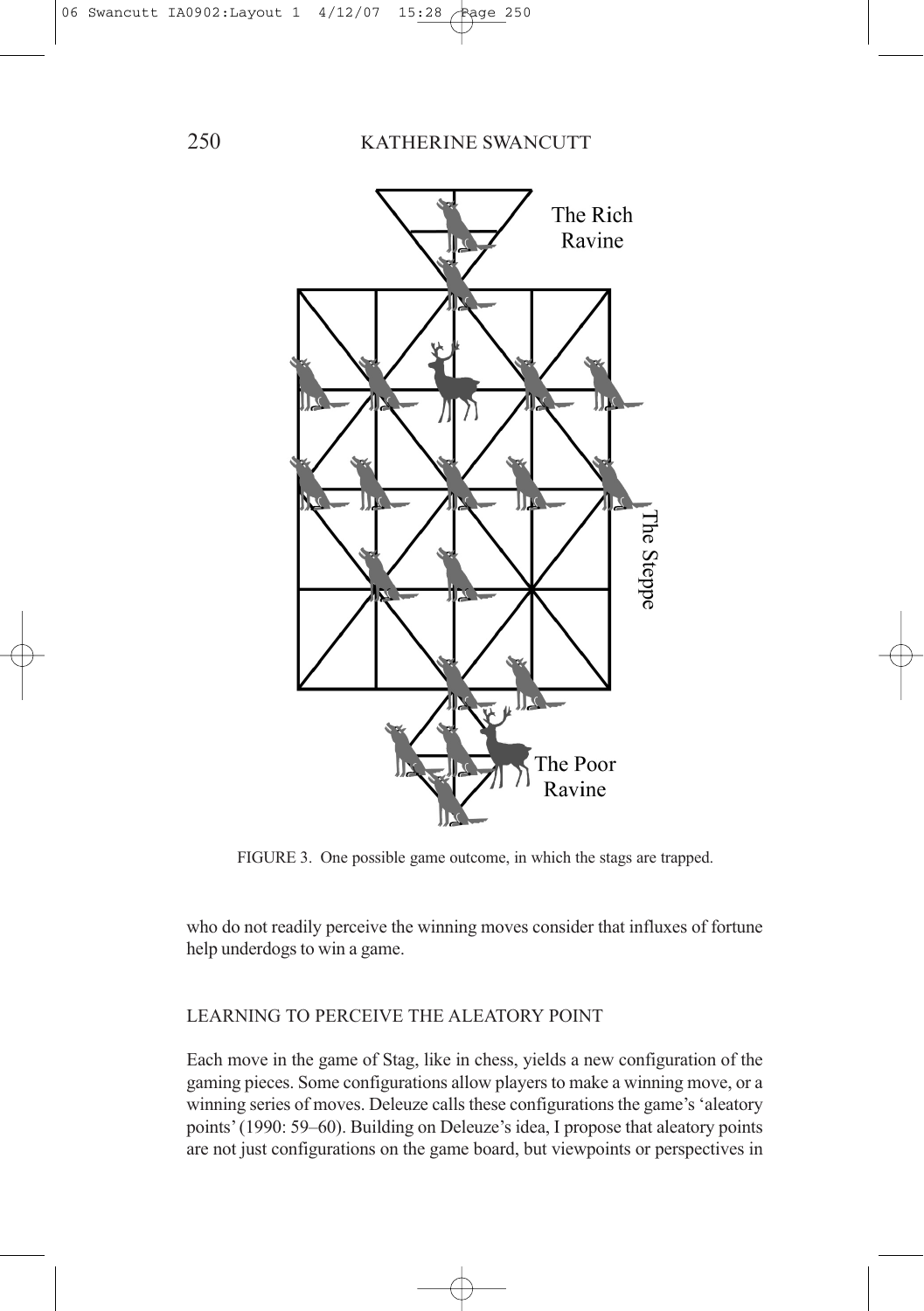their own right which may overwhelm players, causing them to adopt the animal reflexes of deer (evading predators) or dogs (corralling intruders). Namjildorj discusses strategies in Stag which are appropriate to specific gaming configurations: '*tegnee*', where a player blocks his opponent's manoeuvrability, corralling him with a horizontal or diagonal line of pawns, '*chikhen chagnaa*' where a player pricks up his ears, listening intently to gauge his opponent's moves and '*shor*' where a player pierces his opponent – as with a barbeque skewer (*shorlogo*) – to secure a winning move (1963: 131–3). Note that all three of Namjildorj's strategies appear to draw upon animal reflexes (in the case of *shor*, piercing an opponent could refer to the dog's final corralling move or the deer's elimination of a dog). Aleatory points, and the strategies they entail, are transparent to virtuosi, who regularly use them to adopt the affects necessary to a win. But less experienced players only perceive aleatory points when exchanging perspectives with a better player or receiving an influx of fortune.

I am not trying to suggest that Mongols carry out esoteric role-play in the game of Stag, impersonating deer or dogs through perspectival shifts that occur only at the level of emotions (rather than at the level of affects). People in Züün Sum regularly insisted to me that when they play Stag, they do not pretend to be deer or dogs but focus on the strategic demands of the game (I discuss the risk of impersonating animals below).And no one I met in Züün Sum could say why the game sets dogs against deer. Still, since Stag sets up a competition between the spirit-wild and human-domesticated animal worlds – through the gaming board layout, the kinds of moves that different players make and the numbers of pieces they are assigned – I propose that the strategic demands to which Züün Sum people refer force players to adopt, alternately, deer or dog affects. Virtuosity at Stag would, then, require adopting the real-life survival strategies of dogs and deer, such that players simultaneously shift perspective at the levels of human (virtuoso vs. novice) affects and animal (deer vs. dog) affects. What combination of affects would that entail?

In real life, there are greater numbers of dogs than deer on the steppe. The person playing as the dog therefore initially places his pieces on the gaming board's 'steppe'. As Mongols in Züün Sum point out, their dogs are actually trained to corral and trap animals in place, rather than killing intruders straightaway. Moreover, dogs usually corral animals in conjunction with people on horseback. Given this, I argue that good players of Stag use their virtuosity affect to gauge, from how the pawns are arranged on the gaming board, the dog's tactic for corralling. Players may perceive aleatory points, which prompt them to undergo an intra-species shift in perspective (since dogs may be extensions of their owner's personhood, corralling animals together with their owners). Or players may undertake an interspeciesshift in perspective (adopting the affects of dogs who corral animals on their own). Conversely, in real life, deer enter human terrain at places, such as ravines, where the wilderness and the steppe conjoin – the very points on the gaming board where the person playing asthe deer initially places his pawns. Real-life deer do not eliminate dogs from their terrain by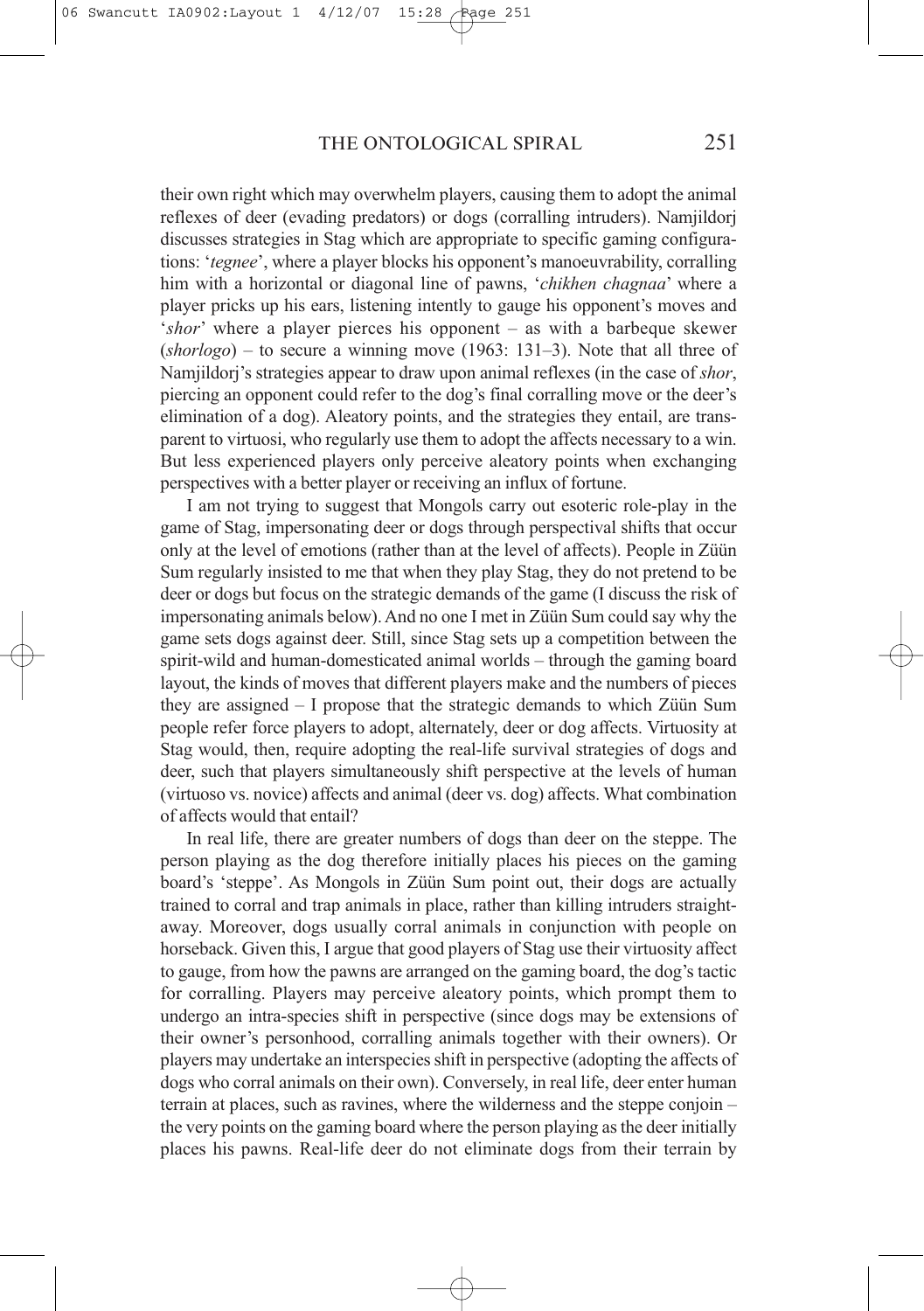'eating' them. But Mongols in Züün Sum point out that deer do jump when chased, thus leading dogs astray from the effort to corral them. Players of Stag, then, use their virtuosity affect to gauge, from the arrangement of the pawns, the deer's strategy for dodging predators (which allows them to 'pierce' [*shor*] and eliminate their opponents). Since Mongols do not regularly interact with deer, adopting deer affects always requires perceiving aleatory points, which induces an interspecies shift in perspective. Through this perspectival shift, players may simply adopt the animal reflexes of 'deer *qua* deer'. Alternatively, players may gain access to a nature spirity affect, because deer are extensions of the nature spirit's spirithood. Indeed, people in Züün Sum pointed out that many deer reside atop Tsagaan Ovoo, and are sustained by the freshwater spring in which their nature spirit resides.

The question, then, arises: is virtuosity in Stag a purely human affect? I argue that it is, since players acquire their virtuosity through the context of the game, which is played with other people. Moreover, players do not evidence the behaviour of people who have exclusively adopted animal affects (leaping about or coralling each other around the gaming board). Instead, players deploy the strategies that animals typically use to outmanoeuvre opponents *in tandem with* the human-trained ability to recognise aleatory viewpoints created by people on the surface of a gaming board. For Mongol game players, adopting different perspectives is thus less a matter of transcendence (ecstatically becoming an animal, *sensu* Eliade 1964: 182–4) and more a matter of transparency (perceiving the aleatory points, with animal reflexes). <sup>6</sup> This dual perspectival shift, in which game players adopt human and animal (or even nature spirity) affects, fits squarely within the parameters of Mongolian perspectivism.

# DOUBLE MORALITY

Often players of Stag follow a double morality which alters the parameters of the game, increasing the transparency of the aleatory points so that players may readily shift perspectives. Mongols actually use double morality as a pedagogical tool to increase players' virtuosity. But sometimes virtuosi help novices learn in order to accomplish something more than just winning, such as establishing a reputation for being a strategist, teacher or diplomat. The better player purportedly puts aside the effort to win and, allowing onlookers to watch him, teaches the underdog to perceive the aleatory points. Humphrey has shown that Mongol morality is built on the duality of exemplars and rules:

talking with Mongols I became aware that, while they of course do have rules, for them the more important arena of morality appears in the relation between persons and exemplars or precedents, that is in the general sphere of *surtakhuun* ['those things that have been taught']. The concern here is with the cultivation of the self as a moral subject in relation to individually chosen ideals. Morality in this sense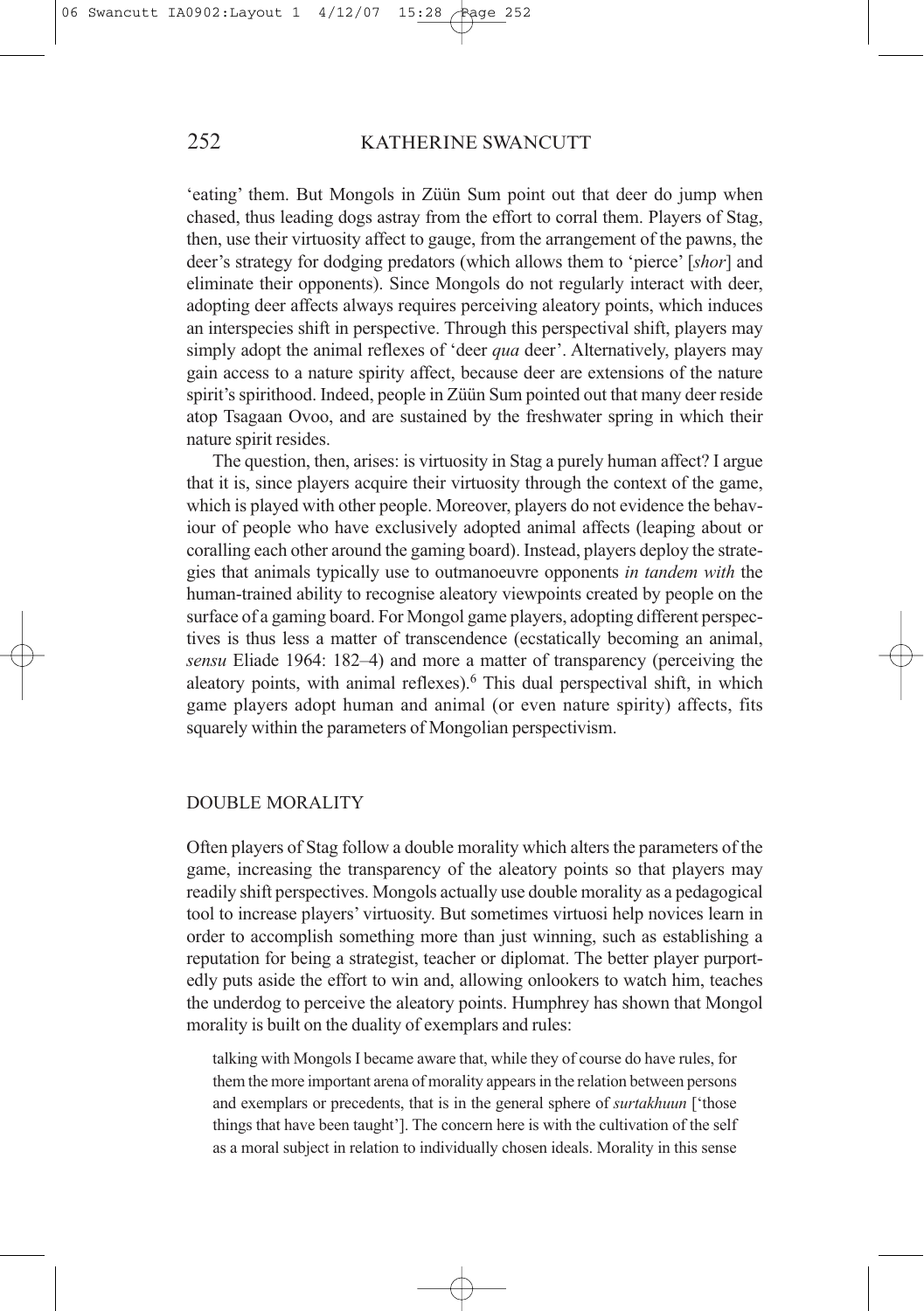is not simply the affirmation of existing cultural ways of life; there needs to be a social space for deliberation about ways of life, amid the pressures that circumscribe the instantiation of personal ideals (1997: 25; the bracketed translation is Humphrey's and appears earlier on the same page).

Games, comprised of exemplars and rules, afford an ideal space for self-cultivation and deliberating about ways of life. Recall that Mongols play games to train their minds and learn the art of war. Indeed, Züün Sum's champion of Stag is known for both his prowess in the game, which sets up a 'war' between deer and dogs, and for hissuccessin leading the people of Züün Sum in a battle against the encroaching Chinese over grazing lands, around the time of the Cultural Revolution (B. Dulam pers. comm.).Although only in his mid-forties, this champion is highly respected as both an exemplary battle leader and game player. But people in Züün Sum also attribute wins to their fortune and industrious effort (*charmailt*; Chinese: *nuli*). Mongols acknowledge this double morality in games by pairing the jovial, flippant notion that 'a game is just a game' (*ene zövkhön togloom*) with the sober fear of transgressing hierarchy, expressed in the proverb that 'games are riddled with demons' (*naadam chötgörtei*). <sup>7</sup> Indeed, Dulam has argued that people in Züün Sum assert their power most successfully when adopting subtler tactics which only transgress hierarchy indirectly (2006). Numerous people in Züün Sum – the champion, casual and occasional players of Stag – thus gave me a nervous or laughingly dismissive 'no' when I asked whether they might ever undertake human-spirit conflict, either directly or via their dogs and deer. But some people quietly told me that human-spirit conflict is hypothetically possible (in or outside of the game). These people then stressed that any conflict with the nature spirit, who makes their grazing lands and herds prosperous, would be too dangerous to undertake. Impersonating animal dependants when playing Stag was considered risky, and people preferred to characterise the game as one which requires strategy (or human virtuosity).

Mongols evidence double morality when downplaying competition in games, initially denying their skill (and competitive motives), then later revelling in their prowess – as didZüün Sum's champion at Stag when Ifirst inquired about hisskill in the game. This double morality is actually encouraged by the notion in Züün Sum that consistent wins are gained through upstanding morality (i.e. industry). Like virtuosity and fortune, morality is a bodily affect, not simply an emotion, manifest through active work effort. Game virtuosi, then, industriously help train the novice's mind by giving spoken corrections or, seeing the novice about to make a faulty move, forestalling him with warnings. Virtuosi also make 'leading' moves that help reveal aleatory points to novices, who in turn work to perceive them. I observed Züün Sum's champion use these techniques on several occasions, when playing with family members and friends. Taking their industry further, virtuosi occasionally subvert the gaming rules to help novices learn. When this happens, players approximate Deleuze's ideal game (1990: 58–60).

Deleuze defines the ideal game as a match between virtuosi who, in their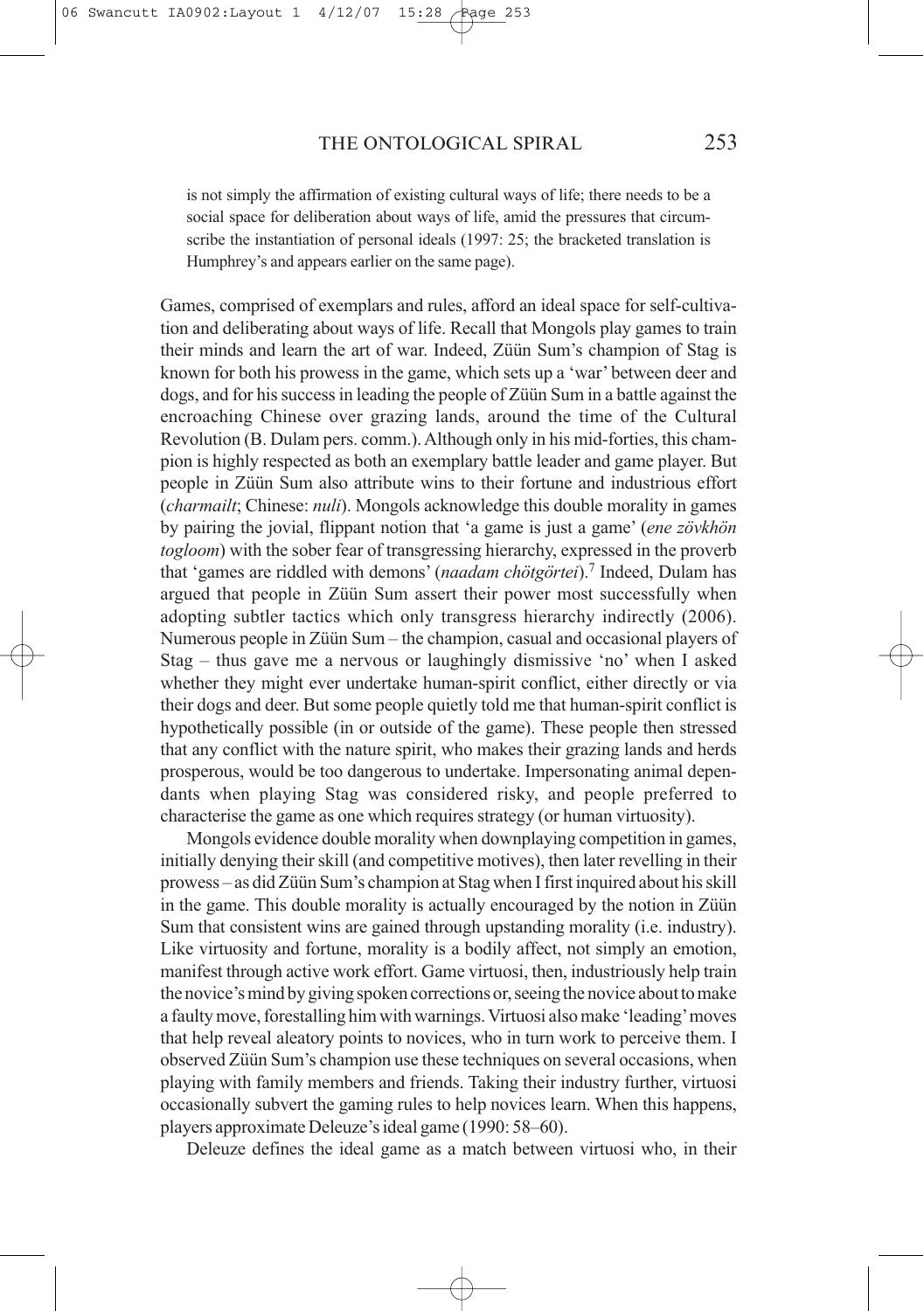every move, perceive an aleatory point and make a winning manoeuvre (1990: 60). Devoid of competition, the ideal game ceaselessly gives rise to victories and lasts indefinitely, in a linear mode of time that Deleuze calls the 'aion' (1990: 61). Because these gaming parameters are impossible to maintain, Deleuze argues that the ideal game exists only as an abstraction in the mind:

In it there is nothing but victories for those who know how to play, that is, how to affirm and ramify chance, instead of dividing it *in orderto* dominate it, *in orderto* wager, *in order to* win. This game, which can only exist in thought and which has no other result than the work of art, is also that by which thought and art are real and disturbing reality, morality, and the economy of the world (1990: 60; emphasis is in the original).

Accordingly, the notional existence of the ideal game makes it 'the reality of thought itself and the unconscious of pure thought' (Deleuze 1990: 60). The chess match that Luzhin plays in his mind – against his own perspective – is an example of the ideal game. Dull because it continually gives rise to victories, the ideal game is nonetheless also the wellspring of Luzhin's virtuosity. All ideal game moves are virtuosic and lead to victories (pre-empting players' motives to win). By contrast, real games afford the notion of chance, of an opposition between winner and loser, and of a morality which dictates that inequalities between players should be managed in particular ways.

The final point about managing morality is critical. It suggests why Deleuze's anti-hierarchical ideal game, in which players always perceive aleatory points and achieve victories, can be regarded as the model – the reference point or 'signifier' – for real games. Mongols often use double morality as a means of making real games approximate ideal games. When virtuosi play Stag in its nearideal form, they alternate between opposing novices in order to win (restricting novices' manoeuvrability) and assuming a cavalier approach to reciprocal learning ('generously' revealing aleatory points to novices, in moves that actually display the virtuoso's prowess). For instance, if the novice finds that he is 'stumped', or unable to perceive how to progress further in Stag, the industrious virtuoso may – allowing the piecesto remain where they are on the gaming board – exchange his position for that of the novice. Züün Sum's champion frequently swapped roles when playing with his younger sister, rotating the gaming board by 180 degrees to present her with his orientation to the pawns. When the virtuoso swaps his advantageous position for the novice's disadvantageous one, he exchanges virtuosic affects and a certain win for novice affects and a morally upright reputation. This exchange extends the play beyond its natural course, allowing the novice a victorious move (he or she suddenly gains access to the virtuoso's position), despite that novice's previous failures to perceive the aleatory points. Players' roles may be swapped indefinitely in cases where novices are continually stumped.

Alternatively, if a novice unwittingly makes a compromising move that sacrifices one of his pawns, he may insist on redoing that move. The virtuoso may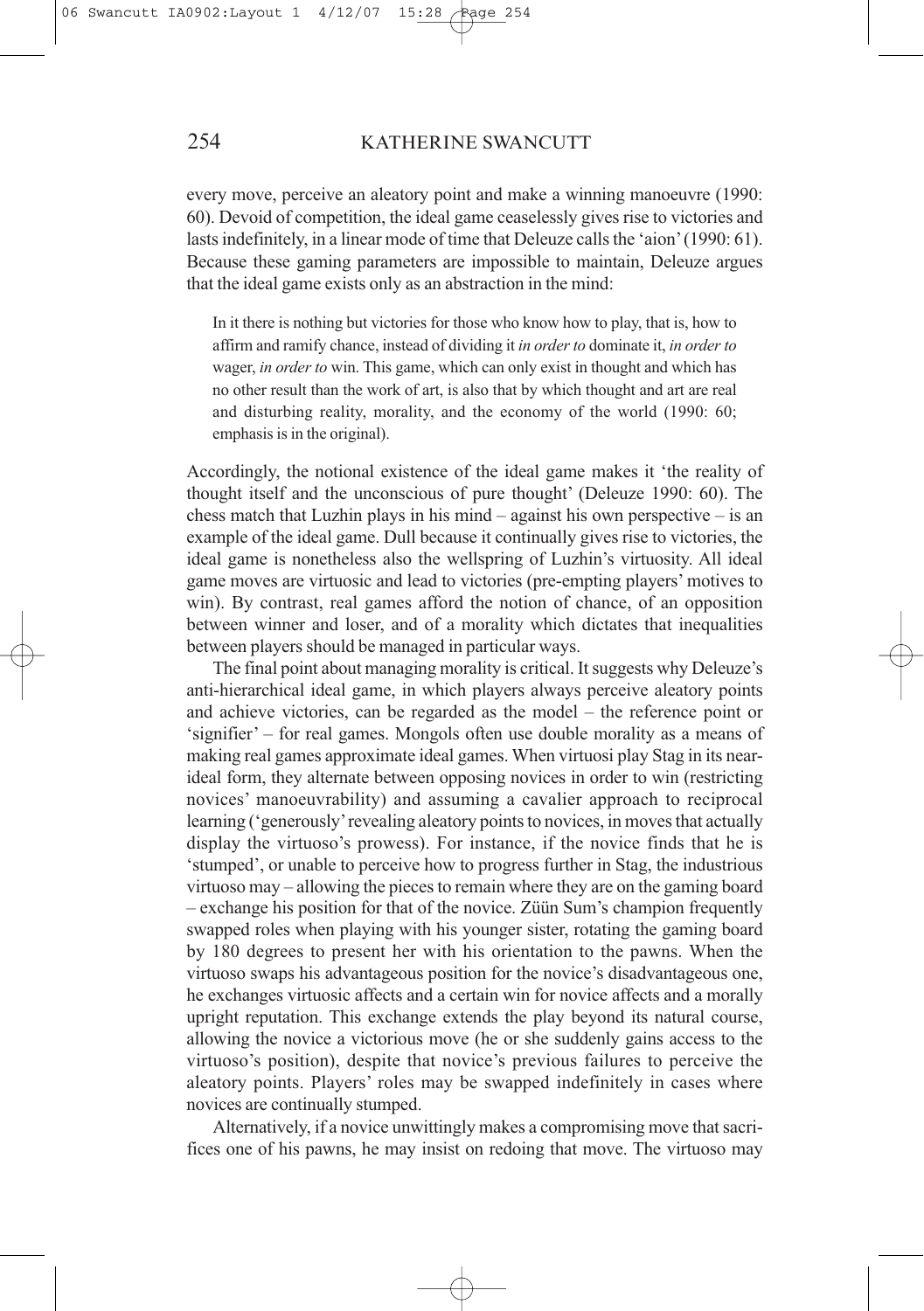agree, on the condition that he also can rescind his previous move – the very move which precipitated the novice's blunder. From there, novice and virtuoso backtrack through any number of previous moves, until both players agree to reenter the game at the point of a specific move. Sometimes players rescind moves in such a flurry that they are unsure about the accuracy of what they had done. Players may quarrel about how the moves were rescinded (evidencing their competitive motives) until agreeing to casually choose where to start again. I observed numerous matches where players retracted moves.

Adapting the game of Stag into a near-ideal form has an impact on the perspectival shifts that players can make. First, in near-ideal games virtuosi make efforts to render aleatory points transparent to their opponents. Second, where players of Stag swap roles (rotating the board between them and taking on the opponent's role of deer or dog), they exchange not only novice and virtuosi affects but also animal (deer and dog) affects. Finally, when players rescind moves, they gain the opportunity to repeat their previous moves while searching for the aleatory points that had originally been opaque to them.

# COULD VIRTUOSITY BE THE ONTOLOGICAL ENDPOINT TO PERSPECTIVISM?

Whether virtuosi and novices exchange advantageous for disadvantageous positions, rescind moves, or strictly follow the parameters of the real game, they progressively refine their virtuosity. This article has shown that virtuosity is an affect which game players hold to varying degrees and exchange with one another during the course of a game. In exchanging various bodily affects, players alter their subjectivity. For instance, players of Stag simultaneously draw upon human (virtuoso or novice), animal (deer or dog) and fortune (high or low fortune) affects. Players combine these affects, and thus conflate their subjectivity with that of other players (intra-species perspectivism) and of animal dependants (interspecies perspectivism). However, they do not simply retain these bundles of affects in a static way. Instead they exchange their perspectives over the course of one or more games. Each of these exchanges causes a player's subjectivity to fluctuate along an ontological spiral, which culminates when players irreversibly refine their virtuosity affect. Sometimes several games elapse before a player manages to change his or her virtuosity affect (as shown in Figure 1). On other occasions, players progress through numerous ontological spirals during a single game, increasing their virtuosity affect several times over.

Anthropological studies of perspectivism have emphasised that shamans and hunters broach dangerous metamorphoses when shifting perspectives at the interspecies level (Viveiros de Castro 2004: 468; Willerslev 2004: 647). However, Mongols also shift perspectives in safe settings, such as the pedagogy of games, which *encourages irreversible metamorphoses at the intra-species level* (making ordinary people into virtuosi) while allowing players partial and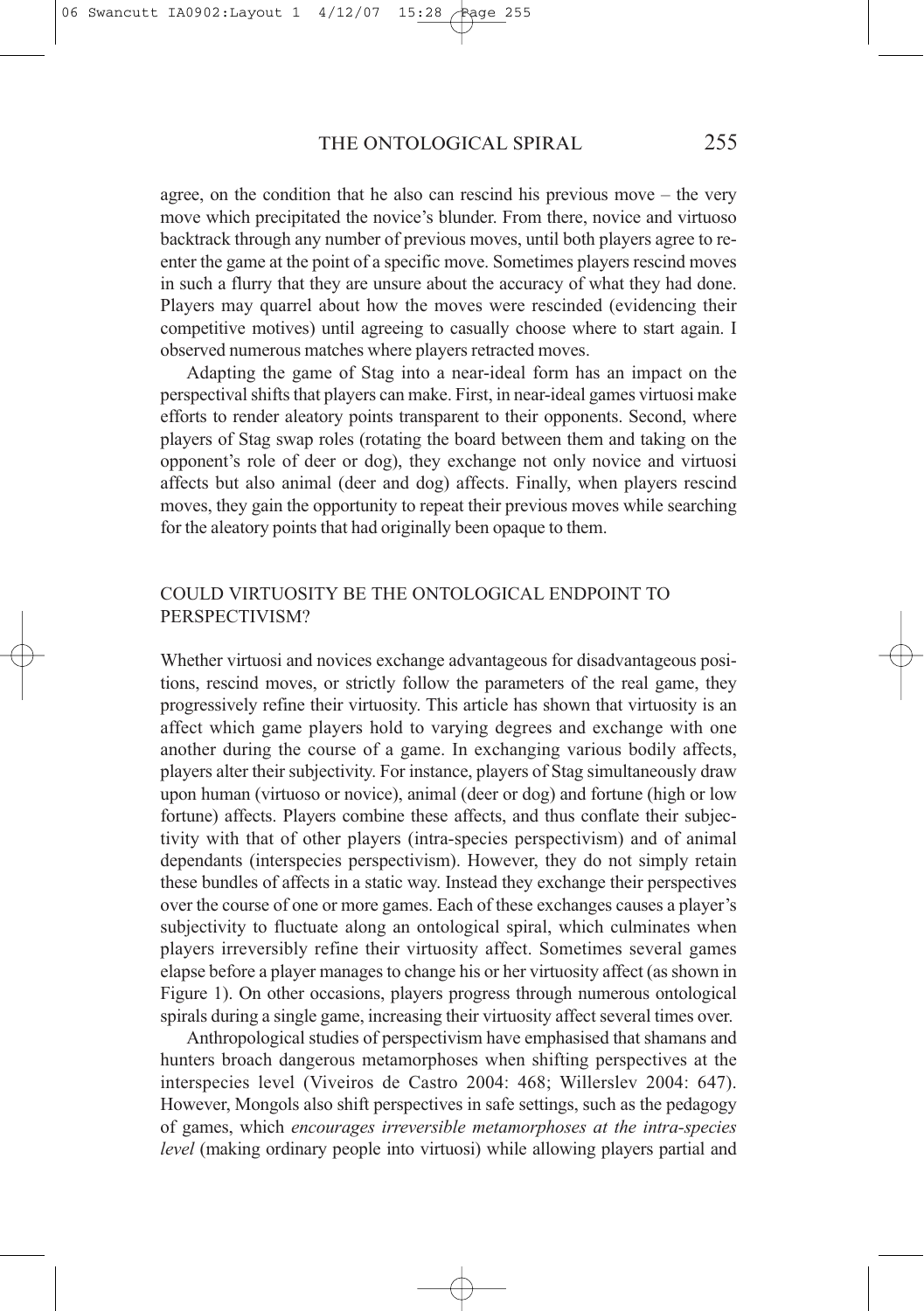reversible metamorphoses at the interspecies level (players temporarily conflate their subjectivity with that of their animal dependants). The question, then, arises: could Viveiros de Castro's theory of perspectivism be revised in light of how people train to become virtuosi, capable of shifting perspectives at the intraspecies and interspecies levels? In his contribution to this volume, Viveiros de Castro shows that Amazonian shamans regularly use their virtuosity affect as the means of 'seeking out' and perceiving illumination:

the perceptive experience of luminous intensity is sought out by the shaman, not merely suffered (as a side-effect of drugs taken for other purposes), which strongly suggests that it possesses a conceptual value in itself (Viveiros de Castro this volume).

The shaman's effort to perceive luminous intensity shows that Amazonians actively induce intra-species perspectivism (making for differently skilled shamans). It seems possible that Amazonian shamans could refine their virtuosity affect each time they seek out illumination. However, it has not yet been shown whether Amazonians, like Mongols, hold that bodily affects (e.g. low fortune) and interior spiritual qualities (e.g. souls or spirits) are mutually influential (triggering each other's presence or absence). Nor has there been Amazonian evidence for people conflating humans or spirits with their animal dependants. We have seen that Mongol game players may conflate their (human) virtuosity affect with animal affects, giving rise to both intra-species and interspecies perspectivism. Demonstrating the extent to which interior spiritual qualities, bodily affects and subjectivity are conflated in Amazonia would allow us to confirm which modes of perspectivism are common to both regions. It would also give further evidence for addressing general questions about the nature of subjectivity, which ultimately underpin perspectivism.

Anthropologists now commonly say that 'you can find perspectivism anywhere, if you look hard enough'. There is a simple truth behind this. Fluctuations in bodily affects occur everywhere, whether induced directly through pedagogical training or received indirectly through mediums such as fortune. These fluctuations level out differences between subjects, helping novices adopt a virtuosic perspective and vice versa. This is not to say that everyone is a potential virtuoso. But it does suggest that perspectivism is a more fluid theory than has been perceived up to this point, a theory which encourages active efforts to shift subjectivity within and between species. If we refine our understanding of Viveiros de Castro's perspectivism accordingly, then the distinction between it and Mongolian perspectivismmay soon bemade redundant.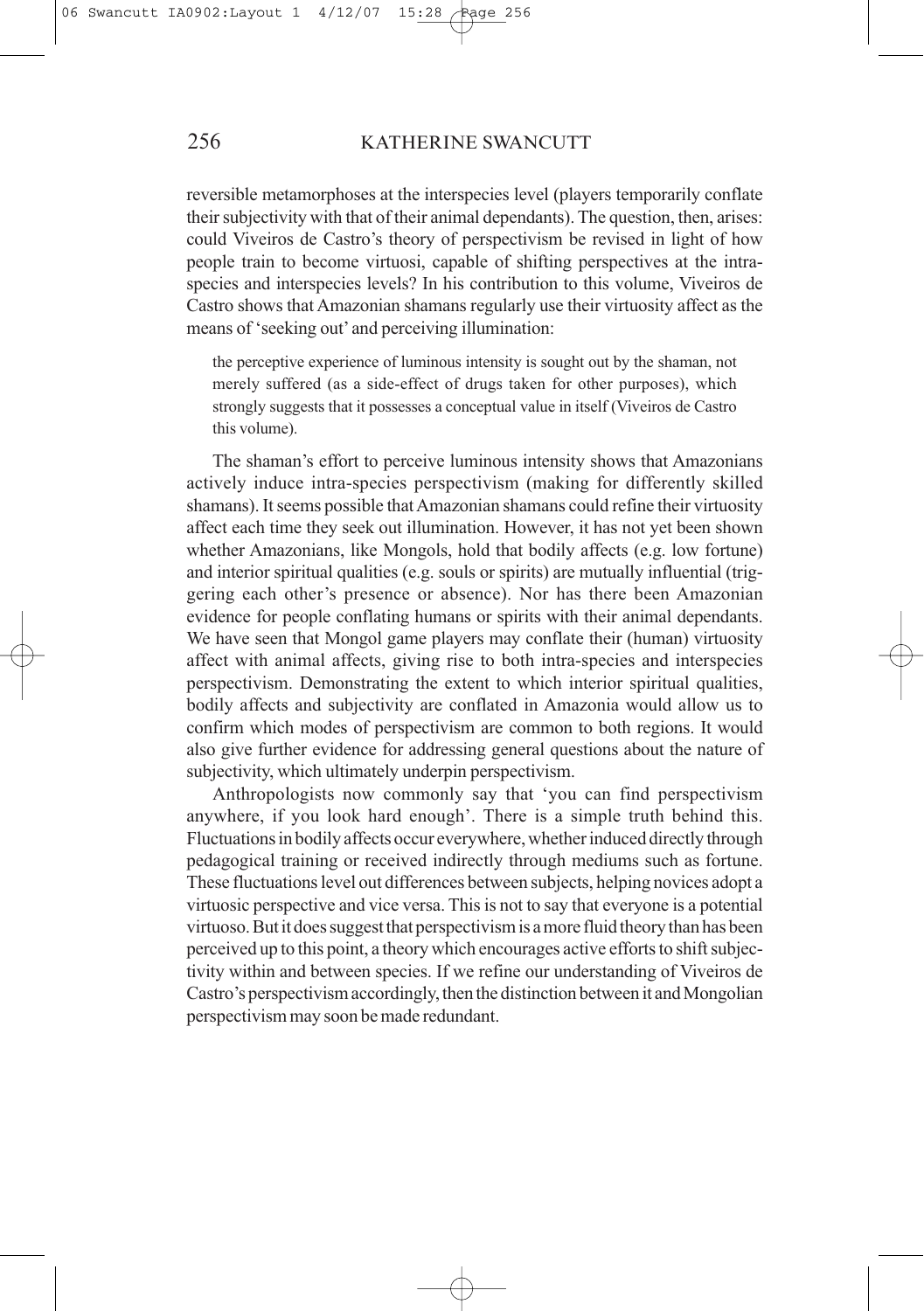#### **NOTES**

I am grateful for comments made on earlier seminar versions presented at the Institute of Social and Cultural Anthropology at the University of Oxford, the Mongolia and Inner Asia Studies Unit at the University of Cambridge and the Magic Circle, an anthropology of religion reading group at the University of Cambridge. A special thanks to Bumochir Dulam for comments on an earlier draft, and for his insights into the people and cosmology of Züün Sum. I also thank Giovanni Da Col for insightful conversations on virtuosity and fortune, and thank the anonymous reviewers for Inner Asia. Fieldwork for this article was made possible by a British Academy Research Grant Award (RG 43012). <sup>1</sup>While I collected ethnography on games during my 2005 research among Deed Mongols in Züün Sum, this article also draws upon my Ph.D. fieldwork among Buryat Mongols in Bayandun, Dornod Province, north-east Mongolia and Baruun Sum, Evenk Banner, Inner Mongolia Autonomous Region, China from 1999 to 2000, as well as one month's fieldwork carried out in Bayandun in summer 2004.

<sup>2</sup>I am grateful to Andrew Moutu for calling this parallel with Bateson to my attention.

<sup>3</sup>Mongol iconography depicts spirits riding atop their spirit mounts, as with the Buddhist deity whom Buryats call 'Choijiloo', shown riding atop a blue bull, and the Buryat shamanic blacksmith deity called 'Damjin Dorlig', shown riding atop a red goat.

<sup>4</sup>Many people in Züün Sum had heard of the notion, widespread among Mongols, that dogs can be reborn as people, but laughed at the idea, saying they did not believe it because they were 'unreligious people' (*shaashin shütdeggüi khün*). Qinghai Province is strongly influenced by the official disfavour of 'superstition'(Chinese: *mixin*).

5No one in Züün Sum knew why the metaphor of 'eating'the dogs was used, except to say that this is the ordinary expression used for eliminating pawns from a game. People pointed out that, in the game of Stag and in real life, no deer eats a dog.

6In two other Deed Mongol children's games that I learned about in Züün Sum, called 'Blind Mother'(*Sokhor Eej*) and 'The Grey Ram'(*Bor Ireg*), children take on the roles of sheep, wolves, herdsmen and a poor man, crossing the interspecies divide using a similar, conflated assemblage of human virtuosity and animal reflexes.

7I am grateful to Hürelbaatar for drawing this proverb to my attention.

#### **REFERENCES**

- Bateson, G. 1936. Structural analysis of the Wau-laua relationship, in *Naven: a survey of the problems suggested by a composite picture of the culture of a New Guinea tribe drawn from three points of view*: 74–85. Cambridge: Cambridge University Press.
- Bawden, C. 1994. Two Mongol texts concerning obo-worship, in *Confronting the supernatural: Mongolian traditional ways and means*: 1–19. Wiesbaden: Harrassowitz Verlag.
- Berounský, D. & Slobodník, M. 2003. The noble mountaineer: an account of la btsas festival in Gengya villages of Amdo, *Archiv Orientální: quarterly journal of African and Asian studies*. 71: 263–84.
- Birtalan, Á. 1998. Typology of stone cairn obos (preliminary report, based on Mongolian fieldwork material collected in 1991–1995), in A-M. Blondeau (ed.). *Tibetan mountain deities, their cults and representations*: 199–210. Wien: Verlag der Österreichischen Akademie der Wissenschaften.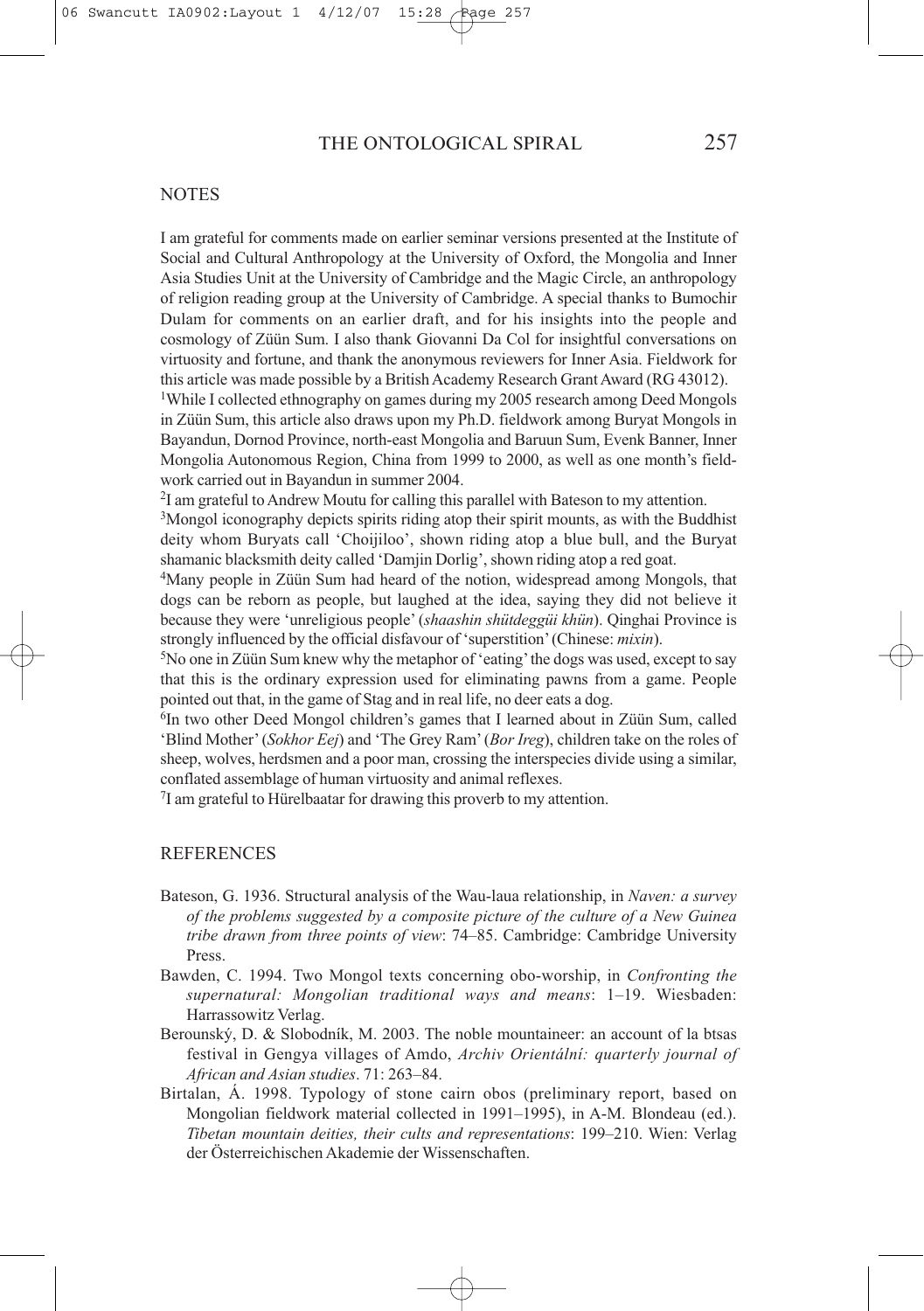- Calkowski, M. 1993. Contesting hierarchy: on gambling as an authoritative resource in Tibetan refugee society, in *Anthropology of Tibet and the Himalaya*: 30–8. Zurich: Ethnological Museum of the University of Zurich.
- Deleuze, G. 1990. Tenth series of the ideal game, in *The logic of sense*. M. Lester with C. Stivale (trans.): 58–65. London: Athlone Press.
- Dulam, B-O. 2006. Respect and power without resistance: investigations of interpersonal relations among the Deed Mongols. Ph.D. Thesis, University of Cambridge.
- Eliade, M. 1964. Shamanism in Central and North Asia: I. Celestial ascents. Descents to the underworld, in W. Trask (trans.). *Shamanism: archaic techniques of ecstasy*: 181–214.
- Empson, R. 2007. Separating and containing people and things in Mongolia, in A. Henare, M. Holbraad and S. Wastell (eds.), *Thinking through things: theorising artefacts ethnographically*: 113–40. London: Routledge.
- Galdanova, G.R. 1987. Dolamaistskiye Verovaniya Buryat (Pre-lamaist beliefs of the Buryat). Novosibirsk: Nauka.
- Gell, A. 1998. *Art and agency: an anthropological theory*. Oxford: Clarendon Press.
- Hamayon, R. 1995. Why do ritual games please shamanic spirits and displease transcendent gods? An essay on 'playing' as a basic type of ritual behaviour, in, Louis H. Jordan Lectures in Comparative Religion. London: SOAS.
- Hamayon, R. 1996. *Shamanism in Siberia: from partnership in supernature to counterpower in society*, in N. Thomas and C. Humphrey (ed.). Shamanism, history and the state: 76–89. Ann Arbor (MI): University of Michigan Press.
- Højer, L. 2004. Dangerous communications: enmity, suspense and integration in post socialist Northern Mongolia Ph.D. Thesis, University of Cambridge.
- Hugh-Jones, S. 2004. Chair comments in discussion for Philippe Descola's Senior Seminar at the Department of Social Anthropology, University of Cambridge (13 February 2004). http: //www.dspace.cam.ac.uk/bitstream/1810/1475/2/ descola2.mp4
- Humphrey, C. 1997. Exemplars and rules: aspects of the discourse of moralities in Mongolia, in S. Howell (ed.), *The ethnography of moralities*: 25–47. London: Routledge.
- Humphrey, C. with Onon, U. 1996. *Shamans and elders: experience, knowledge and power among the Daur Mongols*. Oxford: Clarendon Press.
- Karmay, S. 1998. *The arrow and the spindle: studies in history, myths, rituals and beliefs in Tibet*. Kathmandu: Mandala Book Point.
- Mikhailov, T.M. 1987. *Buryatskii shamanizm: istoriya, struktura i sotsial'nyye funktsii* (Buryat Shamanism: history, structure and social functions). Novosibirsk: Nauka.
- Nabokov, V. 2000 [1964]. *The Luzhin Defense*. M. Scammell in collaboration with V. Nabokov (trans.). London: Penguin Books.
- N. Namjildorj. 1963. *Mongolin (Khölögt) Togloom* (Mongolian (Board) Games). Ulaanbaatar: Ardin Tsergiin Khevlekh.
- Pedersen, M. 2007. Talismans of thought: shamanist ontologies and extended cognition in northern Mongolia, in A. Henare, M. Holbraad & S. Wastell (ed.), *Thinking through things: theorising artefacts ethnographically*: 141–66. London: Routledge.
- 2001. Totemism, animism and north Asian indigenous ontologies, *The Journal of the Royal Anthropological Institute*. (N.S.). 7(3): 411–27.
- Pedersen, M. & Højer, L. (forthcoming). Lost in transition. Fuzzy property and soul loss in Ulaanbaatar, *Ethnos*.